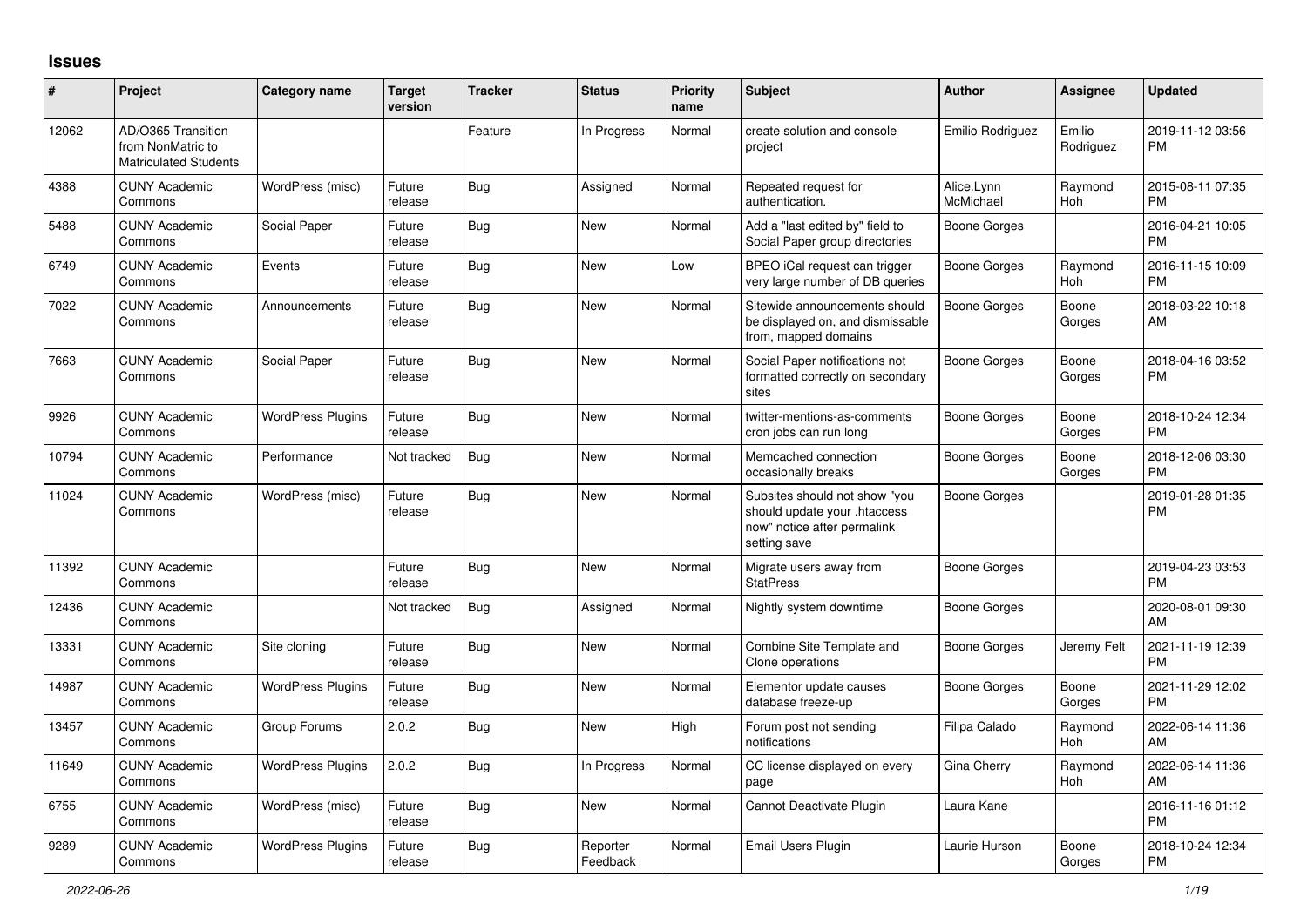| $\vert$ # | Project                         | <b>Category name</b>       | <b>Target</b><br>version | <b>Tracker</b> | <b>Status</b>        | <b>Priority</b><br>name | <b>Subject</b>                                                               | <b>Author</b>       | <b>Assignee</b>       | <b>Updated</b>                |
|-----------|---------------------------------|----------------------------|--------------------------|----------------|----------------------|-------------------------|------------------------------------------------------------------------------|---------------------|-----------------------|-------------------------------|
| 11415     | <b>CUNY Academic</b><br>Commons | <b>WordPress Plugins</b>   | Not tracked              | <b>Bug</b>     | Reporter<br>Feedback | Normal                  | Blog Subscriptions in Jetpack                                                | Laurie Hurson       |                       | 2019-05-14 10:34<br>AM        |
| 11879     | <b>CUNY Academic</b><br>Commons |                            | Not tracked              | <b>Bug</b>     | <b>New</b>           | Normal                  | Hypothesis comments appearing<br>on multiple, different pdfs across<br>blogs | Laurie Hurson       | Laurie Hurson         | 2019-09-19 02:39<br><b>PM</b> |
| 12438     | <b>CUNY Academic</b><br>Commons | Courses                    | Not tracked              | Bug            | New                  | Normal                  | Site appearing twice                                                         | Laurie Hurson       | Boone<br>Gorges       | 2020-02-18 01:34<br><b>PM</b> |
| 14936     | <b>CUNY Academic</b><br>Commons |                            |                          | Bug            | New                  | Normal                  | Commons websites blocked by<br>SPS campus network                            | Laurie Hurson       |                       | 2021-11-03 03:57<br><b>PM</b> |
| 14940     | <b>CUNY Academic</b><br>Commons |                            |                          | <b>Bug</b>     | New                  | Normal                  | Discrepancy between Commons<br>profile "sites" and actual # of sites         | Laurie Hurson       |                       | 2021-11-08 11:09<br>AM        |
| 15757     | <b>CUNY Academic</b><br>Commons |                            |                          | <b>Bug</b>     | <b>New</b>           | Normal                  | Members # do not match                                                       | Laurie Hurson       |                       | 2022-03-30 04:52<br><b>PM</b> |
| 16199     | <b>CUNY Academic</b><br>Commons | <b>Directories</b>         | 2.0.2                    | Bug            | New                  | Normal                  | Removed "Semester" Filter from<br><b>Courses Directory</b>                   | Laurie Hurson       | Boone<br>Gorges       | 2022-06-14 11:36<br>AM        |
| 9060      | <b>CUNY Academic</b><br>Commons | Commons In A Box           | Not tracked              | Bug            | Hold                 | Normal                  | Problems with CBox image library<br>/ upload                                 | Lisa Rhody          | Raymond<br><b>Hoh</b> | 2018-01-10 03:26<br><b>PM</b> |
| 5268      | <b>CUNY Academic</b><br>Commons | Group Forums               | Future<br>release        | <b>Bug</b>     | Assigned             | Normal                  | Long-time to post to multiple<br>groups                                      | <b>Luke Waltzer</b> | Daniel Jones          | 2016-09-07 06:31<br><b>PM</b> |
| 5317      | <b>CUNY Academic</b><br>Commons | Group Blogs                | Not tracked              | <b>Bug</b>     | Reporter<br>Feedback | Normal                  | Notifications of New Post Didn't<br>Come                                     | Luke Waltzer        | Samantha<br>Raddatz   | 2016-03-21 10:41<br><b>PM</b> |
| 6356      | <b>CUNY Academic</b><br>Commons | <b>WordPress Plugins</b>   | Future<br>release        | Bug            | Reporter<br>Feedback | Low                     | Should Subscribe2 be<br>deprecated?                                          | Luke Waltzer        |                       | 2017-03-20 12:20<br><b>PM</b> |
| 6644      | <b>CUNY Academic</b><br>Commons |                            | Not tracked              | <b>Bug</b>     | Reporter<br>Feedback | High                    | White Screen at Login Pge                                                    | Luke Waltzer        | Raymond<br><b>Hoh</b> | 2016-11-21 10:34<br><b>PM</b> |
| 7928      | <b>CUNY Academic</b><br>Commons | Group Forums               | Not tracked              | Bug            | New                  | Normal                  | Duplicate Forum post                                                         | Luke Waltzer        | Raymond<br><b>Hoh</b> | 2017-04-11 09:27<br><b>PM</b> |
| 7981      | <b>CUNY Academic</b><br>Commons | Social Paper               | Future<br>release        | Bug            | <b>New</b>           | Normal                  | Social Paper comments should<br>not go to spam                               | Luke Waltzer        | Boone<br>Gorges       | 2018-04-16 03:52<br><b>PM</b> |
| 13430     | <b>CUNY Academic</b><br>Commons | Reply By Email             | Not tracked              | Bug            | <b>New</b>           | Normal                  | Delay in RBE                                                                 | <b>Luke Waltzer</b> | Raymond<br><b>Hoh</b> | 2020-10-13 11:16<br>AM        |
| 5282      | <b>CUNY Academic</b><br>Commons | Social Paper               | Future<br>release        | <b>Bug</b>     | <b>New</b>           | Normal                  | Replying via email directs to<br>paper but not individual comment.           | Marilyn Weber       | Raymond<br><b>Hoh</b> | 2016-03-02 01:48<br><b>PM</b> |
| 9835      | <b>CUNY Academic</b><br>Commons | Group Forums               | Future<br>release        | <b>Bug</b>     | Assigned             | Normal                  | add a "like" function?                                                       | Marilyn Weber       | <b>Erik Trainer</b>   | 2018-06-05 01:49<br><b>PM</b> |
| 11971     | <b>CUNY Academic</b><br>Commons | <b>Email Notifications</b> | Future<br>release        | <b>Bug</b>     | Reporter<br>Feedback | Low                     | Pictures obscured in emailed post<br>notifications                           | Marilyn Weber       | Raymond<br>Hoh        | 2019-11-21 01:14<br><b>PM</b> |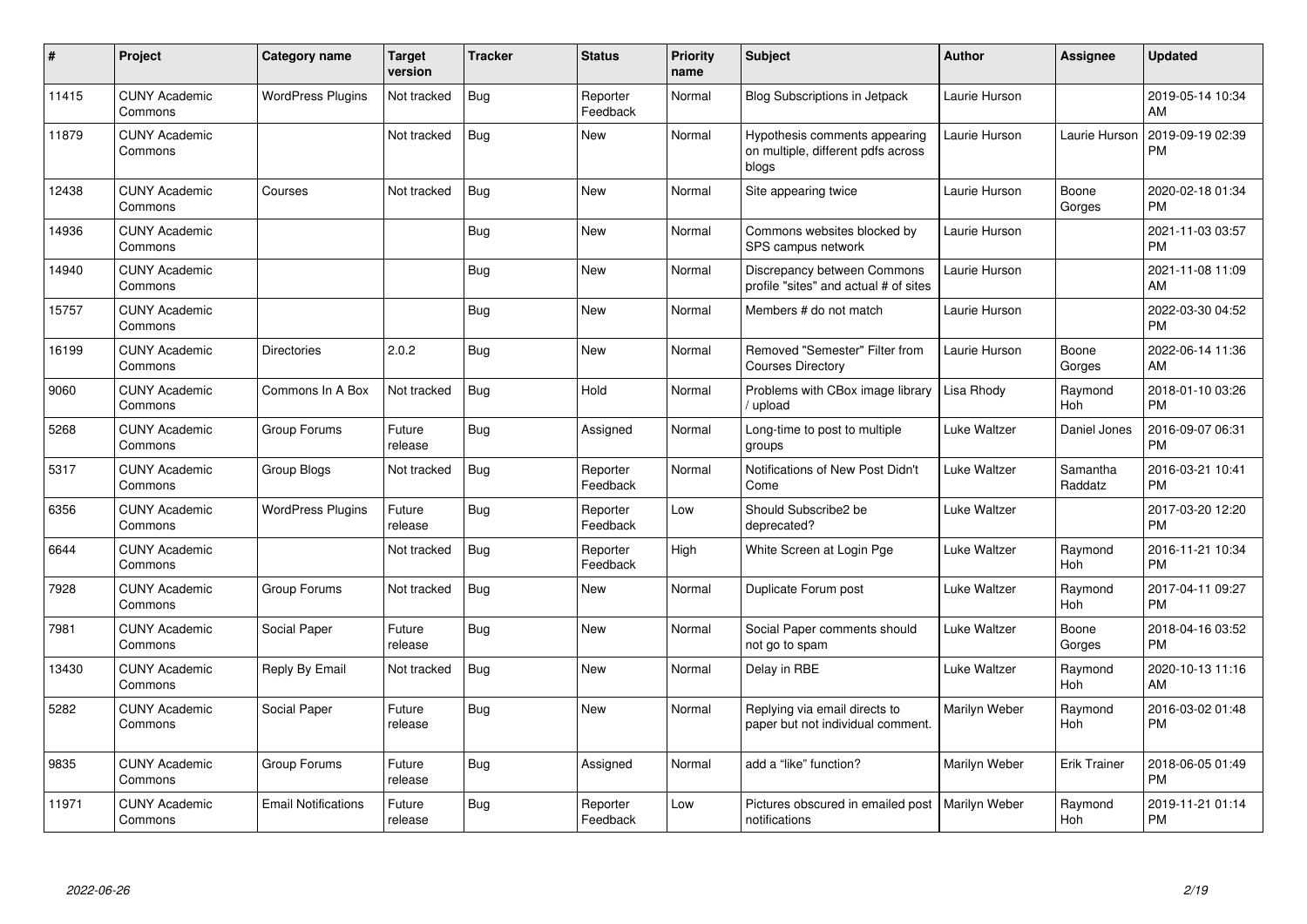| #     | Project                         | <b>Category name</b>       | <b>Target</b><br>version | <b>Tracker</b> | <b>Status</b>        | <b>Priority</b><br>name | <b>Subject</b>                                                                                                | <b>Author</b>    | <b>Assignee</b>     | <b>Updated</b>                |
|-------|---------------------------------|----------------------------|--------------------------|----------------|----------------------|-------------------------|---------------------------------------------------------------------------------------------------------------|------------------|---------------------|-------------------------------|
| 12360 | <b>CUNY Academic</b><br>Commons | <b>WordPress Themes</b>    | Not tracked              | <b>Bug</b>     | Reporter<br>Feedback | Normal                  | site just says "DANTE We are<br>currently in maintenance mode,<br>please check back shortly."                 | Marilyn Weber    |                     | 2020-02-04 12:13<br><b>PM</b> |
| 13328 | <b>CUNY Academic</b><br>Commons | Group Forums               | Not tracked              | <b>Bug</b>     | Reporter<br>Feedback | Normal                  | cross-posting in two related<br>groups                                                                        | Marilyn Weber    | Raymond<br>Hoh      | 2020-09-15 10:39<br><b>PM</b> |
| 10262 | <b>CUNY Academic</b><br>Commons |                            | Not tracked              | <b>Bug</b>     | Reporter<br>Feedback | Normal                  | Newsletter Plugin: Broken Image<br>at Bottom of All Newsletters                                               | Mark Webb        | Raymond<br>Hoh      | 2018-08-30 05:17<br><b>PM</b> |
| 10678 | <b>CUNY Academic</b><br>Commons |                            | Not tracked              | Bug            | Reporter<br>Feedback | High                    | Newsletter Plugin Not Sending<br>Out Newsletters                                                              | Mark Webb        | Boone<br>Gorges     | 2019-09-16 09:38<br><b>PM</b> |
| 10769 | <b>CUNY Academic</b><br>Commons | <b>WordPress Themes</b>    | Not tracked              | Bug            | Reporter<br>Feedback | Normal                  | 2011 Theme Sidebar                                                                                            | Mark Webb        |                     | 2018-12-04 04:09<br><b>PM</b> |
| 11120 | <b>CUNY Academic</b><br>Commons | <b>WordPress Plugins</b>   | Not tracked              | <b>Bug</b>     | Reporter<br>Feedback | Normal                  | Events Manager Events Not<br>Showing Up                                                                       | Mark Webb        |                     | 2019-02-27 04:10<br><b>PM</b> |
| 3419  | <b>CUNY Academic</b><br>Commons | Group Invitations          | 1.6.14                   | <b>Bug</b>     | Testing<br>Required  | Normal                  | Neatening the display of<br>messages on group requests                                                        | <b>Matt Gold</b> | Boone<br>Gorges     | 2014-09-01 09:29<br><b>PM</b> |
| 4661  | <b>CUNY Academic</b><br>Commons | <b>User Experience</b>     | Future<br>release        | Bug            | Assigned             | Normal                  | <b>Simplify Events text</b>                                                                                   | <b>Matt Gold</b> | Samantha<br>Raddatz | 2015-10-02 09:06<br><b>PM</b> |
| 5691  | <b>CUNY Academic</b><br>Commons | <b>Blogs (BuddyPress)</b>  | Future<br>release        | Bug            | Assigned             | High                    | Differing numbers on Sites display                                                                            | <b>Matt Gold</b> | Raymond<br>Hoh      | 2016-06-13 01:37<br><b>PM</b> |
| 6671  | <b>CUNY Academic</b><br>Commons | Reply By Email             | Not tracked              | <b>Bug</b>     | Assigned             | Normal                  | "Post too often" RBE error<br>message                                                                         | <b>Matt Gold</b> | Raymond<br>Hoh      | 2016-11-11 09:55<br>AM        |
| 6995  | <b>CUNY Academic</b><br>Commons | Home Page                  | Not tracked              | Bug            | Assigned             | Normal                  | member filter on homepage not<br>working                                                                      | <b>Matt Gold</b> | Raymond<br>Hoh      | 2016-12-11 09:46<br><b>PM</b> |
| 8991  | <b>CUNY Academic</b><br>Commons | Reply By Email             | Not tracked              | Bug            | Hold                 | Normal                  | RBE duplicate email message<br>issue                                                                          | Matt Gold        | Raymond<br>Hoh      | 2018-02-18 08:53<br><b>PM</b> |
| 9979  | <b>CUNY Academic</b><br>Commons | <b>Email Notifications</b> | Not tracked              | <b>Bug</b>     | Reporter<br>Feedback | Normal                  | Reports of slow email activation<br>emails                                                                    | <b>Matt Gold</b> | Boone<br>Gorges     | 2018-08-29 09:40<br><b>PM</b> |
| 10040 | <b>CUNY Academic</b><br>Commons | WordPress (misc)           | Not tracked              | <b>Bug</b>     | Reporter<br>Feedback | Normal                  | User doesn't see full list of themes   Matt Gold                                                              |                  | Boone<br>Gorges     | 2018-07-25 10:12<br>AM        |
| 13949 | <b>CUNY Academic</b><br>Commons |                            | Not tracked              | Bug            | <b>New</b>           | Normal                  | Continued debugging of runaway<br>MySQL connections                                                           | Matt Gold        | Boone<br>Gorges     | 2021-09-14 10:42<br>AM        |
| 2167  | <b>CUNY Academic</b><br>Commons | WordPress (misc)           | Future<br>release        | <b>Bug</b>     | Assigned             | Normal                  | CAC-Livestream Plugin Issues                                                                                  | Michael Smith    | Dominic<br>Giglio   | 2015-01-02 03:06<br><b>PM</b> |
| 9346  | <b>CUNY Academic</b><br>Commons | WordPress (misc)           | Not tracked              | Bug            | New                  | Normal                  | Clone cetls.bmcc.cuny.edu for<br>development                                                                  | Owen Roberts     | Raymond<br>Hoh      | 2018-03-06 05:35<br>PM        |
| 14483 | <b>CUNY Academic</b><br>Commons | WordPress - Media          | Not tracked              | <b>Bug</b>     | Reporter<br>Feedback | Normal                  | Wordpress PDF Embed Stopped<br>Working after JITP Media Clone                                                 | Patrick DeDauw   | Boone<br>Gorges     | 2021-05-20 01:51<br>PM        |
| 8675  | <b>CUNY Academic</b><br>Commons | User Onboarding            | Future<br>release        | Bug            | Reporter<br>Feedback | Low                     | Add new User search screen calls   Paul Hebert<br>for the input of email address but<br>doesn't work with one |                  | Boone<br>Gorges     | 2017-10-11 11:17<br>AM        |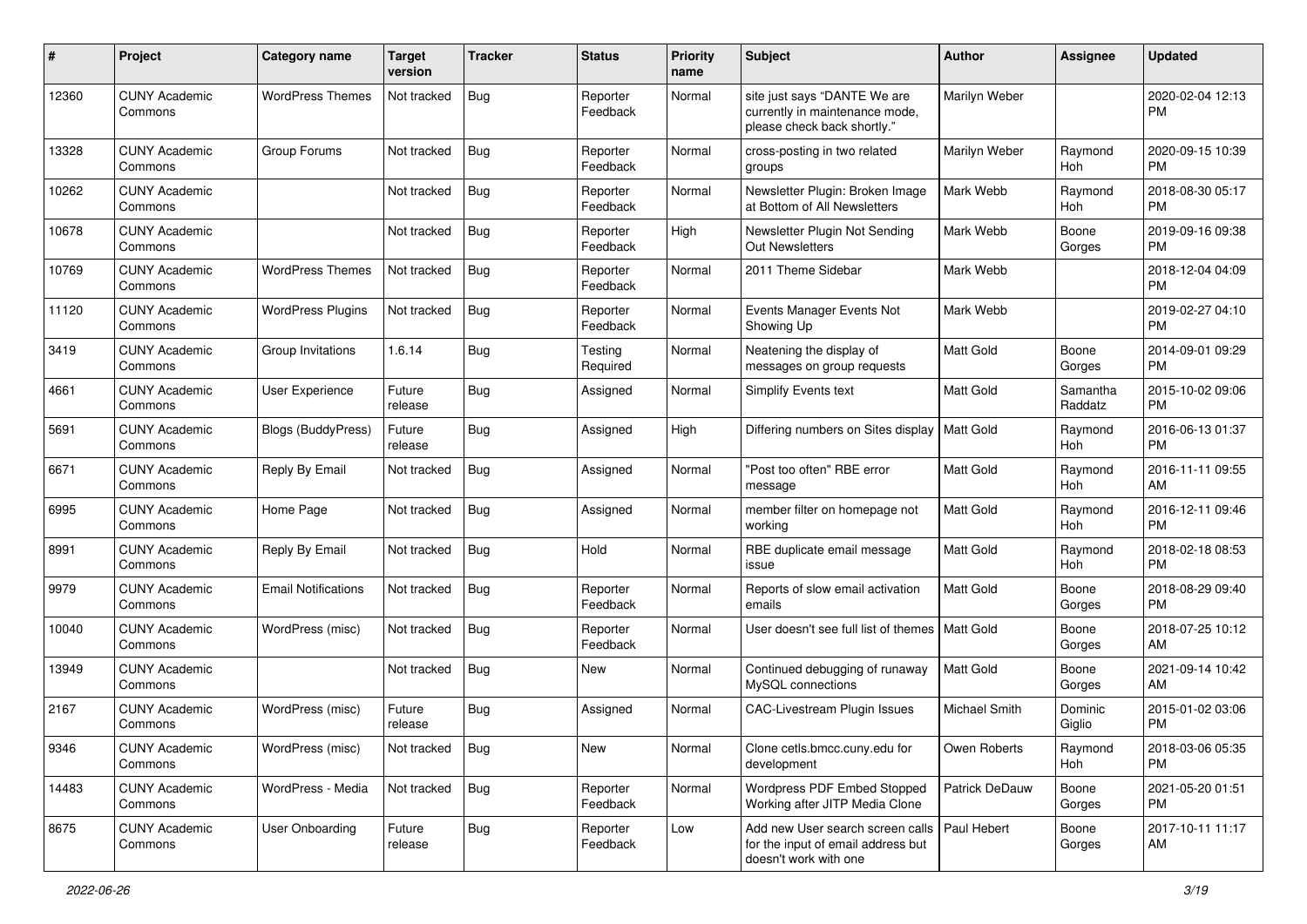| #     | Project                         | <b>Category name</b>     | <b>Target</b><br>version | <b>Tracker</b> | <b>Status</b>                       | <b>Priority</b><br>name | <b>Subject</b>                                                            | <b>Author</b>           | <b>Assignee</b>       | <b>Updated</b>                |
|-------|---------------------------------|--------------------------|--------------------------|----------------|-------------------------------------|-------------------------|---------------------------------------------------------------------------|-------------------------|-----------------------|-------------------------------|
| 14792 | <b>CUNY Academic</b><br>Commons |                          |                          | <b>Bug</b>     | <b>New</b>                          | Normal                  | Inconsistent email notifications<br>from gravity forms                    | Raffi<br>Khatchadourian |                       | 2021-10-04 01:50<br><b>PM</b> |
| 15242 | <b>CUNY Academic</b><br>Commons | Performance              | Not tracked              | <b>Bug</b>     | Reporter<br>Feedback                | Normal                  | Slugist site                                                              | Raffi<br>Khatchadourian | Boone<br>Gorges       | 2022-02-07 11:14<br>AM        |
| 15516 | <b>CUNY Academic</b><br>Commons | <b>WordPress Plugins</b> |                          | <b>Bug</b>     | Reporter<br>Feedback                | Normal                  | Can't publish or save draft of post<br>on wordpress.com                   | Raffi<br>Khatchadourian | Raymond<br>Hoh        | 2022-03-02 05:52<br><b>PM</b> |
| 16294 | <b>CUNY Academic</b><br>Commons |                          |                          | <b>Bug</b>     | New                                 | Urgent                  | CAC is down                                                               | Raffi<br>Khatchadourian |                       | 2022-06-24 02:36<br><b>PM</b> |
| 3691  | <b>CUNY Academic</b><br>Commons | <b>WordPress Plugins</b> | Future<br>release        | Bug            | New                                 | Normal                  | <b>WPMU Domain Mapping</b><br>Debugging on cdev                           | Raymond Hoh             | Matt Gold             | 2014-12-12 09:04<br>AM        |
| 3939  | <b>CUNY Academic</b><br>Commons | <b>WordPress Plugins</b> | Future<br>release        | Bug            | Hold                                | Normal                  | Activity stream support for<br>Co-Authors Plus plugin                     | Raymond Hoh             | Raymond<br><b>Hoh</b> | 2015-11-09 06:13<br><b>PM</b> |
| 11243 | <b>CUNY Academic</b><br>Commons | BuddyPress (misc)        | Future<br>release        | <b>Bug</b>     | New                                 | Normal                  | Audit bp-custom.php                                                       | Raymond Hoh             | Raymond<br>Hoh        | 2022-04-26 11:59<br>AM        |
| 14496 | <b>CUNY Academic</b><br>Commons | Domain Mapping           | Future<br>release        | Bug            | <b>New</b>                          | Normal                  | Mapped domain SSO uses<br>third-party cookies                             | Raymond Hoh             | Raymond<br>Hoh        | 2021-05-24 04:03<br><b>PM</b> |
| 14908 | <b>CUNY Academic</b><br>Commons | Performance              |                          | <b>Bug</b>     | New                                 | Normal                  | Stale object cache on cdev                                                | Raymond Hoh             | Boone<br>Gorges       | 2021-12-07 09:45<br>AM        |
| 16177 | <b>CUNY Academic</b><br>Commons | Reply By Email           |                          | <b>Bug</b>     | <b>New</b>                          | Normal                  | Switch to Inbound mode for RBE                                            | Raymond Hoh             | Raymond<br>Hoh        | 2022-05-30 04:32<br><b>PM</b> |
| 16255 | <b>CUNY Academic</b><br>Commons | WordPress (misc)         |                          | Bug            | New                                 | Normal                  | Need to define 'MULTISITE'<br>constant in wp-config.php                   | Raymond Hoh             |                       | 2022-06-19 09:31<br>AM        |
| 16296 | <b>CUNY Academic</b><br>Commons | Home Page                | 2.0.2                    | <b>Bug</b>     | Staged for<br>Production<br>Release | Normal                  | "Visit Profile" link on Member<br>Directory page doesn't work<br>properly | Raymond Hoh             | Raymond<br><b>Hoh</b> | 2022-06-24 07:54<br><b>PM</b> |
| 4438  | <b>CUNY Academic</b><br>Commons | Events                   | Future<br>release        | Bug            | Assigned                            | Normal                  | Events Calendar - Export<br><b>Recurring Events</b>                       | scott voth              | Daniel Jones          | 2016-05-23 04:25<br><b>PM</b> |
| 4535  | <b>CUNY Academic</b><br>Commons | My Commons               | Future<br>release        | <b>Bug</b>     | New                                 | Low                     | My Commons filter issue                                                   | scott voth              | Raymond<br><b>Hoh</b> | 2015-09-01 11:17<br>AM        |
| 5827  | <b>CUNY Academic</b><br>Commons | <b>Public Portfolio</b>  | Future<br>release        | <b>Bug</b>     | Assigned                            | Normal                  | Academic Interests square<br>bracket links not working                    | scott voth              | Chris Stein           | 2016-08-11 11:59<br><b>PM</b> |
| 9515  | <b>CUNY Academic</b><br>Commons | <b>WordPress Plugins</b> | Not tracked              | <b>Bug</b>     | Reporter<br>Feedback                | Normal                  | Text to Speech plugin - "More<br>Slowly" checkbox not working             | scott voth              | Boone<br>Gorges       | 2018-06-13 02:26<br><b>PM</b> |
| 12573 | <b>CUNY Academic</b><br>Commons | <b>WordPress Plugins</b> | Future<br>release        | <b>Bug</b>     | New                                 | Normal                  | <b>CommentPress Core Issues</b>                                           | scott voth              |                       | 2020-03-24 04:32<br><b>PM</b> |
| 14113 | <b>CUNY Academic</b><br>Commons | WordPress (misc)         | Future<br>release        | <b>Bug</b>     | Hold                                | Normal                  | Block Editor Not Working on this<br>page - Json error                     | scott voth              | Boone<br>Gorges       | 2021-03-05 11:01<br>AM        |
| 16245 | <b>CUNY Academic</b><br>Commons | WordPress (misc)         |                          | <b>Bug</b>     | Reporter<br>Feedback                | Normal                  | Save Button missing on<br>WordPress Profile page                          | scott voth              | Raymond<br>Hoh        | 2022-06-16 03:09<br><b>PM</b> |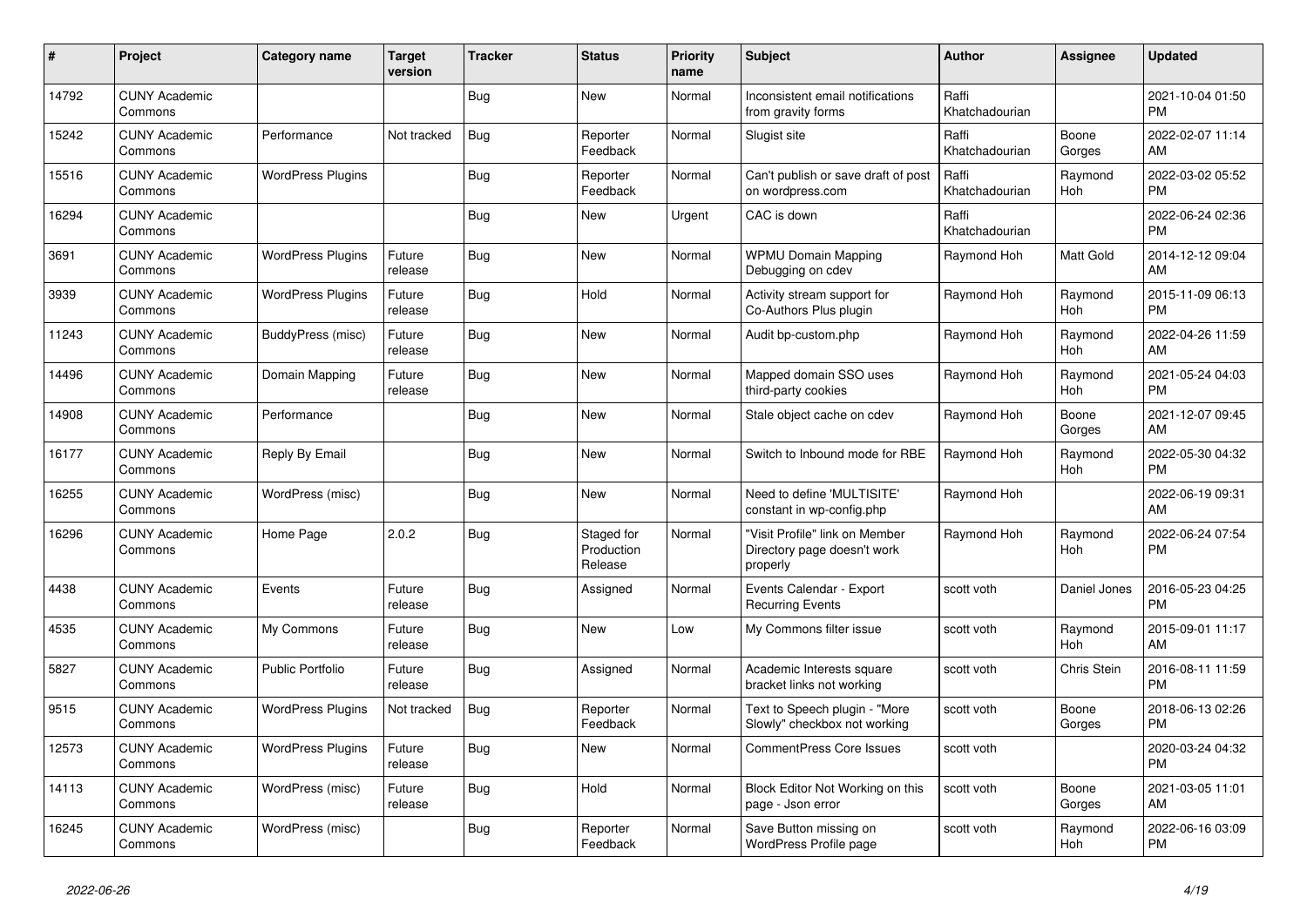| #     | Project                         | <b>Category name</b>     | Target<br>version | <b>Tracker</b> | <b>Status</b>        | <b>Priority</b><br>name | <b>Subject</b>                                                     | <b>Author</b>        | <b>Assignee</b>     | <b>Updated</b>                |
|-------|---------------------------------|--------------------------|-------------------|----------------|----------------------|-------------------------|--------------------------------------------------------------------|----------------------|---------------------|-------------------------------|
| 4972  | <b>CUNY Academic</b><br>Commons | Analytics                | Not tracked       | <b>Bug</b>     | <b>New</b>           | Normal                  | <b>Newsletter Analytics</b>                                        | Stephen Real         | Matt Gold           | 2015-12-09 12:54<br><b>PM</b> |
| 8440  | <b>CUNY Academic</b><br>Commons | Onboarding               | Not tracked       | Bug            | <b>New</b>           | Normal                  | <b>Create Test Email Accounts for</b><br><b>Onboarding Project</b> | Stephen Real         | Stephen Real        | 2017-08-01 09:49<br><b>PM</b> |
| 14629 | <b>CUNY Academic</b><br>Commons |                          | Not tracked       | <b>Bug</b>     | Reporter<br>Feedback | Normal                  | Possible Post Order Bug?                                           | <b>Syelle Graves</b> |                     | 2021-09-14 10:47<br>AM        |
| 11556 | <b>CUNY Academic</b><br>Commons | Courses                  | Not tracked       | <b>Bug</b>     | Reporter<br>Feedback | Normal                  | Instructor name given in course<br>listing                         | Tom Harbison         |                     | 2019-06-25 04:12<br><b>PM</b> |
| 12198 | <b>CUNY Academic</b><br>Commons |                          | Not tracked       | <b>Bug</b>     | Reporter<br>Feedback | Normal                  | Duplicate listing in My Sites                                      | Tom Harbison         |                     | 2019-12-09 05:50<br><b>PM</b> |
| 308   | <b>CUNY Academic</b><br>Commons | Registration             | Future<br>release | Feature        | <b>New</b>           | Normal                  | Group recommendations for<br>signup process                        | Boone Gorges         | Samantha<br>Raddatz | 2015-11-09 05:07<br><b>PM</b> |
| 618   | <b>CUNY Academic</b><br>Commons | <b>BuddyPress Docs</b>   | Future<br>release | Feature        | Assigned             | Normal                  | BuddyPress Docs: export formats                                    | <b>Boone Gorges</b>  | Boone<br>Gorges     | 2015-11-09 05:38<br><b>PM</b> |
| 1165  | <b>CUNY Academic</b><br>Commons | <b>Email Invitations</b> | Future<br>release | Feature        | Assigned             | Low                     | Allow saved lists of invitees under<br>Send Invites                | <b>Boone Gorges</b>  | Boone<br>Gorges     | 2015-11-09 06:03<br><b>PM</b> |
| 1166  | <b>CUNY Academic</b><br>Commons | <b>Email Invitations</b> | Future<br>release | Feature        | <b>New</b>           | Low                     | Better organizational tools for<br>Sent Invites                    | Boone Gorges         | Boone<br>Gorges     | 2015-11-09 06:02<br><b>PM</b> |
| 1167  | <b>CUNY Academic</b><br>Commons | <b>Email Invitations</b> | Future<br>release | Feature        | <b>New</b>           | Low                     | Allow email invitations to be<br>resent                            | Boone Gorges         | Boone<br>Gorges     | 2015-11-12 12:53<br>AM        |
| 1417  | <b>CUNY Academic</b><br>Commons | <b>BuddyPress Docs</b>   | Future<br>release | Feature        | Assigned             | Low                     | <b>Bulk actions for BuddyPress Docs</b>                            | Boone Gorges         | Boone<br>Gorges     | 2016-10-17 10:41<br><b>PM</b> |
| 1422  | <b>CUNY Academic</b><br>Commons | <b>BuddyPress Docs</b>   | Future<br>release | Feature        | Assigned             | Normal                  | Make "created Doc" activity icons<br>non-mini                      | Boone Gorges         | Boone<br>Gorges     | 2015-11-09 05:48<br><b>PM</b> |
| 1423  | <b>CUNY Academic</b><br>Commons | BuddyPress (misc)        | Future<br>release | Feature        | Assigned             | Low                     | Show an avatar for pingback<br>comment activity items              | Boone Gorges         | <b>Tahir Butt</b>   | 2016-10-24 12:03<br><b>PM</b> |
| 1508  | <b>CUNY Academic</b><br>Commons | WordPress (misc)         | Future<br>release | Feature        | Assigned             | Normal                  | Share login cookies across<br>mapped domains                       | Boone Gorges         | Boone<br>Gorges     | 2012-07-02 12:12<br><b>PM</b> |
| 1744  | <b>CUNY Academic</b><br>Commons | <b>BuddyPress Docs</b>   | Future<br>release | Feature        | Assigned             | Normal                  | Spreadsheet-style Docs                                             | Boone Gorges         | Boone<br>Gorges     | 2015-11-09 06:13<br><b>PM</b> |
| 1983  | <b>CUNY Academic</b><br>Commons | Home Page                | Future<br>release | Feature        | Assigned             | Low                     | Media Library integration with<br>Featured Content plugin          | Boone Gorges         | Dominic<br>Giglio   | 2014-03-17 10:34<br>AM        |
| 2832  | <b>CUNY Academic</b><br>Commons | <b>Public Portfolio</b>  | Future<br>release | Feature        | Assigned             | Normal                  | Improve interface for (not)<br>auto-linking profile fields         | Boone Gorges         | Chris Stein         | 2015-01-05 08:52<br><b>PM</b> |
| 3002  | <b>CUNY Academic</b><br>Commons | Search                   | Future<br>release | Feature        | Assigned             | Normal                  | Overhaul CAC search by using<br>external search appliance          | Boone Gorges         | Boone<br>Gorges     | 2020-07-15 03:05<br><b>PM</b> |
| 3048  | <b>CUNY Academic</b><br>Commons | <b>Public Portfolio</b>  | Future<br>release | Feature        | <b>New</b>           | Low                     | Images for rich text profile fields                                | Boone Gorges         | Boone<br>Gorges     | 2014-02-19 12:56<br>PM        |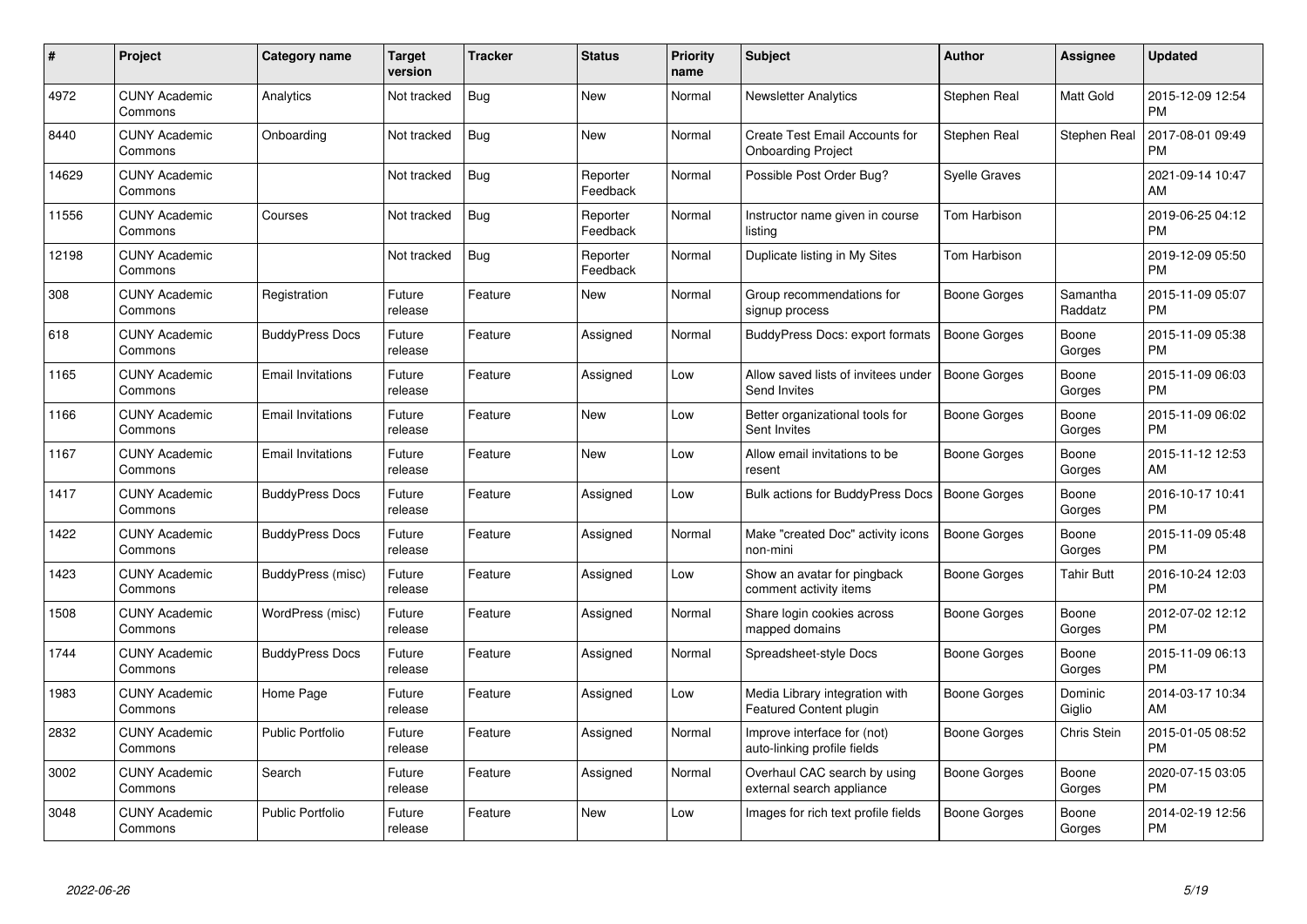| #     | Project                         | <b>Category name</b>           | <b>Target</b><br>version | <b>Tracker</b> | <b>Status</b>        | <b>Priority</b><br>name | <b>Subject</b>                                                                    | Author              | Assignee        | <b>Updated</b>                |
|-------|---------------------------------|--------------------------------|--------------------------|----------------|----------------------|-------------------------|-----------------------------------------------------------------------------------|---------------------|-----------------|-------------------------------|
| 3192  | <b>CUNY Academic</b><br>Commons | Group Forums                   | Future<br>release        | Feature        | Assigned             | Normal                  | Customizable forum views for<br>bbPress 2.x group forums                          | <b>Boone Gorges</b> | Raymond<br>Hoh  | 2015-11-09 12:47<br><b>PM</b> |
| 3193  | <b>CUNY Academic</b><br>Commons | Group Forums                   | Future<br>release        | Feature        | Assigned             | Normal                  | bbPress 2.x dynamic roles and<br><b>RBE</b>                                       | <b>Boone Gorges</b> | Boone<br>Gorges | 2014-09-30 01:30<br><b>PM</b> |
| 3230  | <b>CUNY Academic</b><br>Commons | Internal Tools and<br>Workflow | Not tracked              | Feature        | Assigned             | High                    | Scripts for quicker<br>provisioning/updating of<br>development environments       | <b>Boone Gorges</b> | Boone<br>Gorges | 2016-01-26 04:54<br><b>PM</b> |
| 3330  | <b>CUNY Academic</b><br>Commons | My Commons                     | Future<br>release        | Feature        | Assigned             | Normal                  | 'Commons Information" tool                                                        | <b>Boone Gorges</b> | Chris Stein     | 2014-09-22 08:46<br><b>PM</b> |
| 3580  | <b>CUNY Academic</b><br>Commons | Group Blogs                    | Future<br>release        | Feature        | New                  | Normal                  | Multiple blogs per group                                                          | Boone Gorges        | Boone<br>Gorges | 2018-02-20 02:02<br><b>PM</b> |
| 4481  | <b>CUNY Academic</b><br>Commons | Events                         | Future<br>release        | Feature        | <b>New</b>           | Normal                  | Group admins/mods should have<br>the ability to unlink an event from<br>the group | Boone Gorges        | Boone<br>Gorges | 2017-04-24 03:53<br><b>PM</b> |
| 4635  | <b>CUNY Academic</b><br>Commons | Authentication                 | Future<br>release        | Feature        | <b>New</b>           | Normal                  | Allow non-WP authentication                                                       | <b>Boone Gorges</b> | Sonja Leix      | 2019-03-01 02:05<br><b>PM</b> |
| 5234  | <b>CUNY Academic</b><br>Commons | Membership                     | Future<br>release        | Feature        | Assigned             | Normal                  | Write Unconfirmed patch for WP                                                    | <b>Boone Gorges</b> | Boone<br>Gorges | 2016-10-24 11:18<br>AM        |
| 5489  | <b>CUNY Academic</b><br>Commons | Social Paper                   | Future<br>release        | Feature        | New                  | Normal                  | Asc/desc sorting for Social Paper<br>directories                                  | <b>Boone Gorges</b> |                 | 2016-04-21 10:06<br><b>PM</b> |
| 6332  | <b>CUNY Academic</b><br>Commons | WordPress (misc)               | Future<br>release        | Feature        | <b>New</b>           | Normal                  | Allow uploaded files to be marked<br>as private in an ad hoc way                  | <b>Boone Gorges</b> |                 | 2016-10-17 11:41<br><b>PM</b> |
| 9720  | <b>CUNY Academic</b><br>Commons | Authentication                 | Future<br>release        | Feature        | New                  | Normal                  | The Commons should be an<br>oAuth provider                                        | <b>Boone Gorges</b> |                 | 2019-03-01 02:04<br><b>PM</b> |
| 10380 | <b>CUNY Academic</b><br>Commons | WordPress (misc)               | Future<br>release        | Feature        | In Progress          | Normal                  | Remove blacklisted plugins                                                        | Boone Gorges        |                 | 2022-04-26 12:00<br><b>PM</b> |
| 11517 | <b>CUNY Academic</b><br>Commons |                                | Not tracked              | Feature        | Assigned             | Normal                  | wp-accessibility plugin should not<br>strip 'target="_blank" by default           | Boone Gorges        | Laurie Hurson   | 2019-09-24 09:57<br>AM        |
| 11834 | <b>CUNY Academic</b><br>Commons | <b>Group Files</b>             | Future<br>release        | Feature        | New                  | Normal                  | Improved tools for managing<br>group file folders                                 | <b>Boone Gorges</b> | Sonja Leix      | 2019-09-06 03:55<br><b>PM</b> |
| 11945 | <b>CUNY Academic</b><br>Commons | Reckoning                      | Future<br>release        | Feature        | Reporter<br>Feedback | Normal                  | Add Comments bubble to<br>Reckoning views                                         | <b>Boone Gorges</b> | Boone<br>Gorges | 2019-11-12 05:14<br><b>PM</b> |
| 12042 | <b>CUNY Academic</b><br>Commons | <b>Email Notifications</b>     | Future<br>release        | Feature        | New                  | Normal                  | Improved error logging for BPGES   Boone Gorges<br>send queue                     |                     | Boone<br>Gorges | 2021-11-19 12:25<br>PM        |
| 12091 | <b>CUNY Academic</b><br>Commons | Group Files                    | Future<br>release        | Feature        | New                  | Normal                  | Improved pre-upload file<br>validation for bp-group-documents                     | Boone Gorges        | Boone<br>Gorges | 2019-11-14 01:21<br><b>PM</b> |
| 12911 | <b>CUNY Academic</b><br>Commons |                                | Not tracked              | Feature        | New                  | Normal                  | Block access to xmlrpc.php based   Boone Gorges<br>on User-Agent                  |                     | Boone<br>Gorges | 2020-06-09 05:12<br><b>PM</b> |
| 13048 | <b>CUNY Academic</b><br>Commons | Shortcodes and<br>embeds       | Future<br>release        | Feature        | New                  | Normal                  | Jupyter Notebooks support                                                         | <b>Boone Gorges</b> |                 | 2020-07-14 11:46<br>AM        |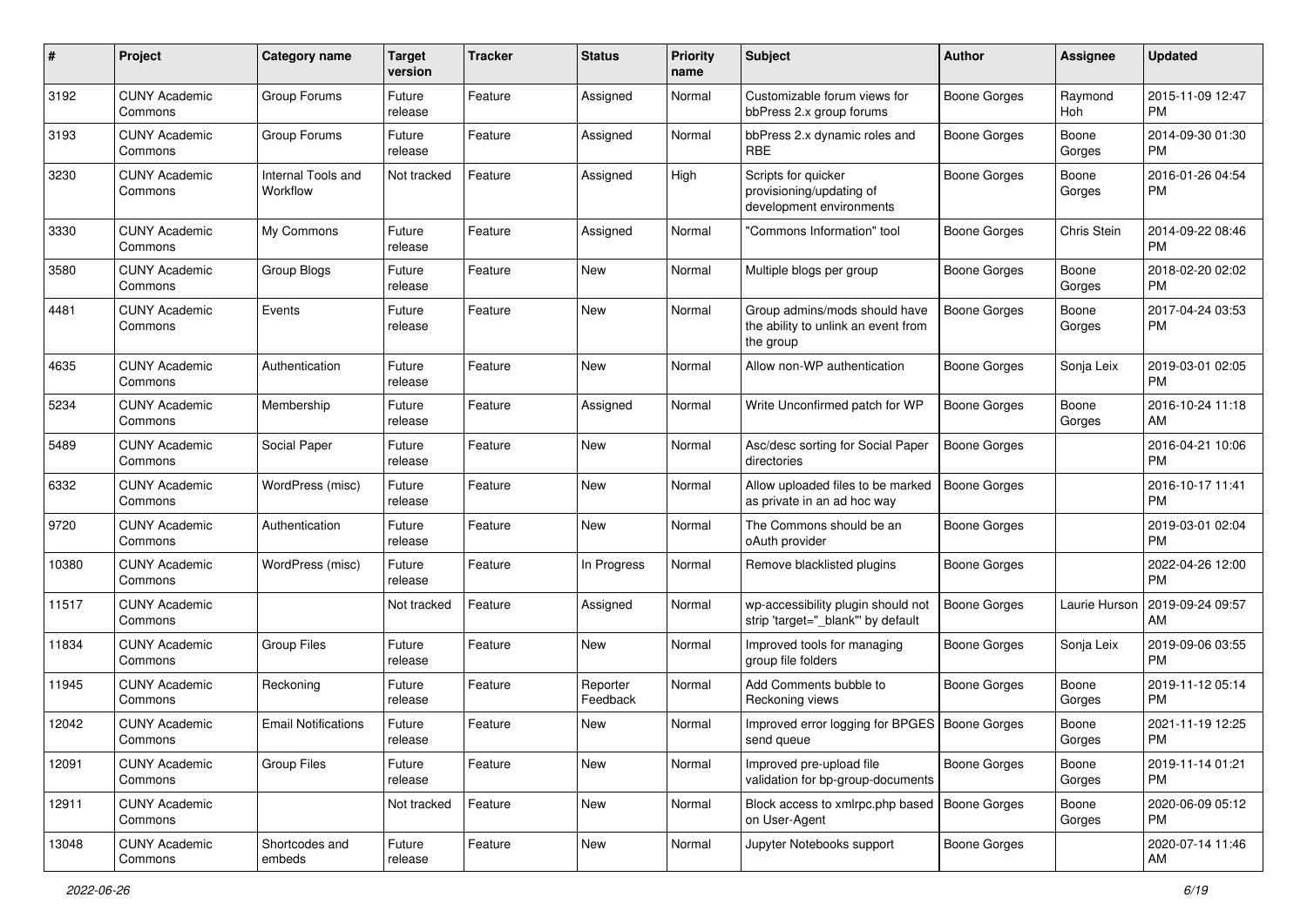| #     | Project                         | <b>Category name</b>           | <b>Target</b><br>version | <b>Tracker</b> | <b>Status</b>        | <b>Priority</b><br>name | <b>Subject</b>                                                                                | Author              | <b>Assignee</b>     | <b>Updated</b>                |
|-------|---------------------------------|--------------------------------|--------------------------|----------------|----------------------|-------------------------|-----------------------------------------------------------------------------------------------|---------------------|---------------------|-------------------------------|
| 13358 | <b>CUNY Academic</b><br>Commons | Group Forums                   | Future<br>release        | Feature        | <b>New</b>           | Normal                  | Improved UI for group forum<br>threading settings                                             | <b>Boone Gorges</b> | Raymond<br>Hoh      | 2021-11-19 12:27<br><b>PM</b> |
| 13466 | <b>CUNY Academic</b><br>Commons | Cavalcade                      | Future<br>release        | Feature        | <b>New</b>           | Normal                  | Automated cleanup for duplicate<br>Cavalcade tasks                                            | <b>Boone Gorges</b> | Boone<br>Gorges     | 2020-10-13 05:24<br><b>PM</b> |
| 13835 | <b>CUNY Academic</b><br>Commons | WordPress (misc)               | Future<br>release        | Feature        | <b>New</b>           | Normal                  | Allow OneSearch widget to have<br>'CUNY' as campus                                            | <b>Boone Gorges</b> | Boone<br>Gorges     | 2021-11-19 12:39<br><b>PM</b> |
| 13891 | <b>CUNY Academic</b><br>Commons | Internal Tools and<br>Workflow | 2.1.0                    | Feature        | <b>New</b>           | Normal                  | Migrate automated linting to<br>GitHub Actions                                                | Boone Gorges        | Jeremy Felt         | 2022-05-26 10:45<br>AM        |
| 14184 | <b>CUNY Academic</b><br>Commons | <b>Public Portfolio</b>        | Future<br>release        | Feature        | <b>New</b>           | Normal                  | Centralized mechanism for storing<br>Campus affiliations                                      | Boone Gorges        | Boone<br>Gorges     | 2022-01-04 11:35<br>AM        |
| 14309 | <b>CUNY Academic</b><br>Commons | Group Library                  | Future<br>release        | Feature        | <b>New</b>           | Normal                  | Better handling of<br>bp_group_document file<br>download attempts when file is<br>not present | <b>Boone Gorges</b> | Boone<br>Gorges     | 2021-11-19 12:28<br><b>PM</b> |
| 15194 | <b>CUNY Academic</b><br>Commons | Internal Tools and<br>Workflow | 2.1.0                    | Feature        | <b>New</b>           | Normal                  | PHPCS sniff for un-restored<br>switch_to_blog() calls                                         | <b>Boone Gorges</b> | Jeremy Felt         | 2022-05-26 10:45<br>AM        |
| 15883 | <b>CUNY Academic</b><br>Commons |                                | 2.1.0                    | Feature        | <b>New</b>           | Normal                  | Release BPGES update                                                                          | <b>Boone Gorges</b> | Boone<br>Gorges     | 2022-05-26 10:39<br>AM        |
| 16092 | <b>CUNY Academic</b><br>Commons |                                | Future<br>release        | Feature        | Hold                 | Normal                  | Don't show main site in Site<br>search results                                                | <b>Boone Gorges</b> | Boone<br>Gorges     | 2022-05-17 03:12<br><b>PM</b> |
| 1460  | <b>CUNY Academic</b><br>Commons | Analytics                      | Future<br>release        | Feature        | Assigned             | Normal                  | Update System Report                                                                          | <b>Brian Foote</b>  | Boone<br>Gorges     | 2015-11-09 06:13<br><b>PM</b> |
| 2881  | <b>CUNY Academic</b><br>Commons | <b>Public Portfolio</b>        | Future<br>release        | Feature        | Assigned             | Normal                  | Redesign the UX for Profiles                                                                  | Chris Stein         | Chris Stein         | 2016-10-13 12:45<br><b>PM</b> |
| 13199 | <b>CUNY Academic</b><br>Commons | Group Forums                   | Future<br>release        | Feature        | <b>New</b>           | Normal                  | Favoring Groups over bbPress<br>plugin                                                        | Colin McDonald      | Colin<br>McDonald   | 2021-11-19 12:28<br><b>PM</b> |
| 13370 | <b>CUNY Academic</b><br>Commons | Group Library                  | Future<br>release        | Feature        | New                  | Normal                  | Library bulk deletion and folder<br>editing                                                   | Colin McDonald      | Boone<br>Gorges     | 2020-10-13 10:41<br>AM        |
| 3615  | <b>CUNY Academic</b><br>Commons | Redmine                        | Not tracked              | Feature        | <b>New</b>           | Low                     | Create Redmine issues via emai                                                                | Dominic Giglio      | Boone<br>Gorges     | 2017-11-16 11:36<br>AM        |
| 3473  | <b>CUNY Academic</b><br>Commons | User Experience                | Future<br>release        | Feature        | Assigned             | Normal                  | Commons profile: Add help info<br>about "Positions" replacing "title"                         | Keith Miyake        | Samantha<br>Raddatz | 2015-11-09 02:28<br><b>PM</b> |
| 11131 | <b>CUNY Academic</b><br>Commons |                                | Future<br>release        | Feature        | Reporter<br>Feedback | Normal                  | Image Annotation Plugins                                                                      | Laurie Hurson       |                     | 2019-02-26 11:33<br>AM        |
| 11789 | <b>CUNY Academic</b><br>Commons | Courses                        | Future<br>release        | Feature        | New                  | Normal                  | Ability to remove item from<br>Courses list                                                   | Laurie Hurson       | Sonja Leix          | 2019-09-24 12:28<br><b>PM</b> |
| 12121 | <b>CUNY Academic</b><br>Commons | <b>WordPress Plugins</b>       | 2.0.2                    | Feature        | Reporter<br>Feedback | Normal                  | Embedding H5P Iframes on<br><b>Commons Site</b>                                               | Laurie Hurson       | Boone<br>Gorges     | 2022-06-14 11:36<br>AM        |
| 12446 | <b>CUNY Academic</b><br>Commons | Groups (misc)                  | Future<br>release        | Feature        | Reporter<br>Feedback | Normal                  | Toggle default site to group forum<br>posting                                                 | Laurie Hurson       | Laurie Hurson       | 2020-03-10 11:57<br>AM        |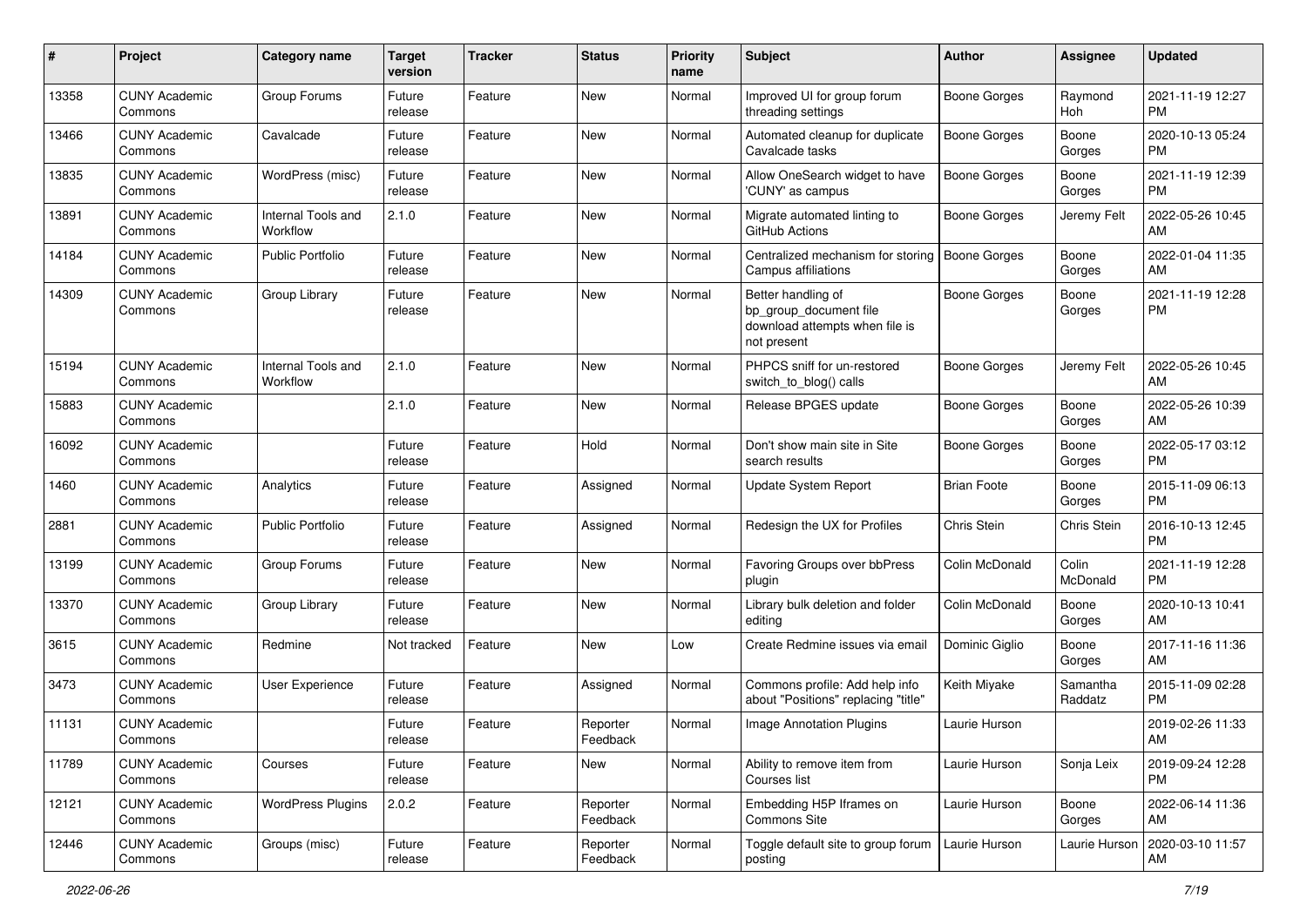| #     | Project                         | <b>Category name</b>      | <b>Target</b><br>version | <b>Tracker</b> | <b>Status</b>        | <b>Priority</b><br>name | <b>Subject</b>                                                                                                                                                        | Author          | Assignee            | <b>Updated</b>                |
|-------|---------------------------------|---------------------------|--------------------------|----------------|----------------------|-------------------------|-----------------------------------------------------------------------------------------------------------------------------------------------------------------------|-----------------|---------------------|-------------------------------|
| 13650 | <b>CUNY Academic</b><br>Commons | Group Library             | Future<br>release        | Feature        | <b>New</b>           | Normal                  | Forum Attachments in Group<br>Library                                                                                                                                 | Laurie Hurson   |                     | 2021-11-19 12:30<br><b>PM</b> |
| 14787 | <b>CUNY Academic</b><br>Commons | <b>Plugin Packages</b>    | Future<br>release        | Feature        | <b>New</b>           | Normal                  | Creating a "Design" plugin<br>package                                                                                                                                 | Laurie Hurson   | scott voth          | 2022-04-27 04:56<br><b>PM</b> |
| 15613 | <b>CUNY Academic</b><br>Commons |                           | 2.0.2                    | Feature        | Reporter<br>Feedback | Normal                  | Adding "Passster" plugin                                                                                                                                              | Laurie Hurson   |                     | 2022-06-14 11:36<br>AM        |
| 15923 | <b>CUNY Academic</b><br>Commons |                           | Not tracked              | Feature        | Reporter<br>Feedback | Normal                  | <b>Bellows Plugin Adjustments</b>                                                                                                                                     | Laurie Hurson   |                     | 2022-04-20 10:10<br>AM        |
| 2325  | <b>CUNY Academic</b><br>Commons | BuddyPress (misc)         | Future<br>release        | Feature        | Assigned             | Low                     | Profile should have separate<br>fields for first/last names                                                                                                           | local admin     | Boone<br>Gorges     | 2015-11-09 06:09<br><b>PM</b> |
| 2610  | <b>CUNY Academic</b><br>Commons | Group Invitations         | Future<br>release        | Feature        | Assigned             | Low                     | Request: Custom invitation<br>message to group invites                                                                                                                | local admin     | Boone<br>Gorges     | 2015-11-09 06:13<br><b>PM</b> |
| 5225  | <b>CUNY Academic</b><br>Commons | Registration              | Future<br>release        | Feature        | Assigned             | Normal                  | On-boarding Issues                                                                                                                                                    | Luke Waltzer    | Samantha<br>Raddatz | 2016-02-12 02:58<br><b>PM</b> |
| 6078  | <b>CUNY Academic</b><br>Commons | Blogs (BuddyPress)        | Future<br>release        | Feature        | <b>New</b>           | Normal                  | <b>Explore Adding Network Blog</b><br>Metadata Plugin                                                                                                                 | Luke Waltzer    | Luke Waltzer        | 2016-10-11 10:29<br><b>PM</b> |
| 6389  | <b>CUNY Academic</b><br>Commons | <b>BuddyPress Docs</b>    | Future<br>release        | Feature        | <b>New</b>           | Low                     | Make Discussion Area Visible<br>When Editing a Doc                                                                                                                    | Luke Waltzer    | Boone<br>Gorges     | 2016-10-21 04:16<br><b>PM</b> |
| 8835  | <b>CUNY Academic</b><br>Commons | <b>Blogs (BuddyPress)</b> | Future<br>release        | Feature        | <b>New</b>           | Normal                  | Extend cuny.is shortlinks to sites                                                                                                                                    | Luke Waltzer    | Boone<br>Gorges     | 2022-04-26 11:59<br>AM        |
| 9895  | <b>CUNY Academic</b><br>Commons | Onboarding                | Future<br>release        | Feature        | Assigned             | Normal                  | Add "Accept Invitation"<br>link/button/function to Group<br>and/or Site invitation emails?                                                                            | Luke Waltzer    | Boone<br>Gorges     | 2018-06-07 12:42<br><b>PM</b> |
| 7828  | <b>CUNY Academic</b><br>Commons |                           | Not tracked              | Feature        | Assigned             | Normal                  | Theme Assessment 2017                                                                                                                                                 | Margaret Galvan | Margaret<br>Galvan  | 2017-05-02 10:41<br><b>PM</b> |
| 8211  | <b>CUNY Academic</b><br>Commons | <b>WordPress Themes</b>   | Future<br>release        | Feature        | <b>New</b>           | Normal                  | Theme Suggestions: Material<br>Design-Inspired Themes                                                                                                                 | Margaret Galvan | Margaret<br>Galvan  | 2017-08-07 02:48<br><b>PM</b> |
| 5050  | <b>CUNY Academic</b><br>Commons | Social Paper              | Future<br>release        | Feature        | <b>New</b>           | Low                     | Making comments visible in SP<br>editing mode (SP suggestion #1)                                                                                                      | Marilyn Weber   | Samantha<br>Raddatz | 2019-09-17 11:10<br><b>PM</b> |
| 5052  | <b>CUNY Academic</b><br>Commons | Social Paper              | Future<br>release        | Feature        | <b>New</b>           | Low                     | Sentence by sentence or line by<br>line comments (SP suggestion #3)                                                                                                   | Marilyn Weber   | Boone<br>Gorges     | 2016-02-11 10:24<br><b>PM</b> |
| 5053  | <b>CUNY Academic</b><br>Commons | Social Paper              | Future<br>release        | Feature        | <b>New</b>           | Low                     | Scrollable menu to add readers<br>(SP suggestion #4)                                                                                                                  | Marilyn Weber   | Samantha<br>Raddatz | 2016-04-21 05:21<br><b>PM</b> |
| 5058  | <b>CUNY Academic</b><br>Commons | Social Paper              | Future<br>release        | Feature        | New                  | Low                     | Can there be a clearer signal that   Marilyn Weber<br>even when comments have<br>already been made you add<br>comments by clicking on the side?<br>(SP suggestion #5) |                 | Samantha<br>Raddatz | 2016-02-11 10:24<br>PM        |
| 5199  | <b>CUNY Academic</b><br>Commons | Social Paper              | Future<br>release        | Feature        | New                  | Normal                  | add tables to the SP editor                                                                                                                                           | Marilyn Weber   |                     | 2016-10-24 11:27<br>AM        |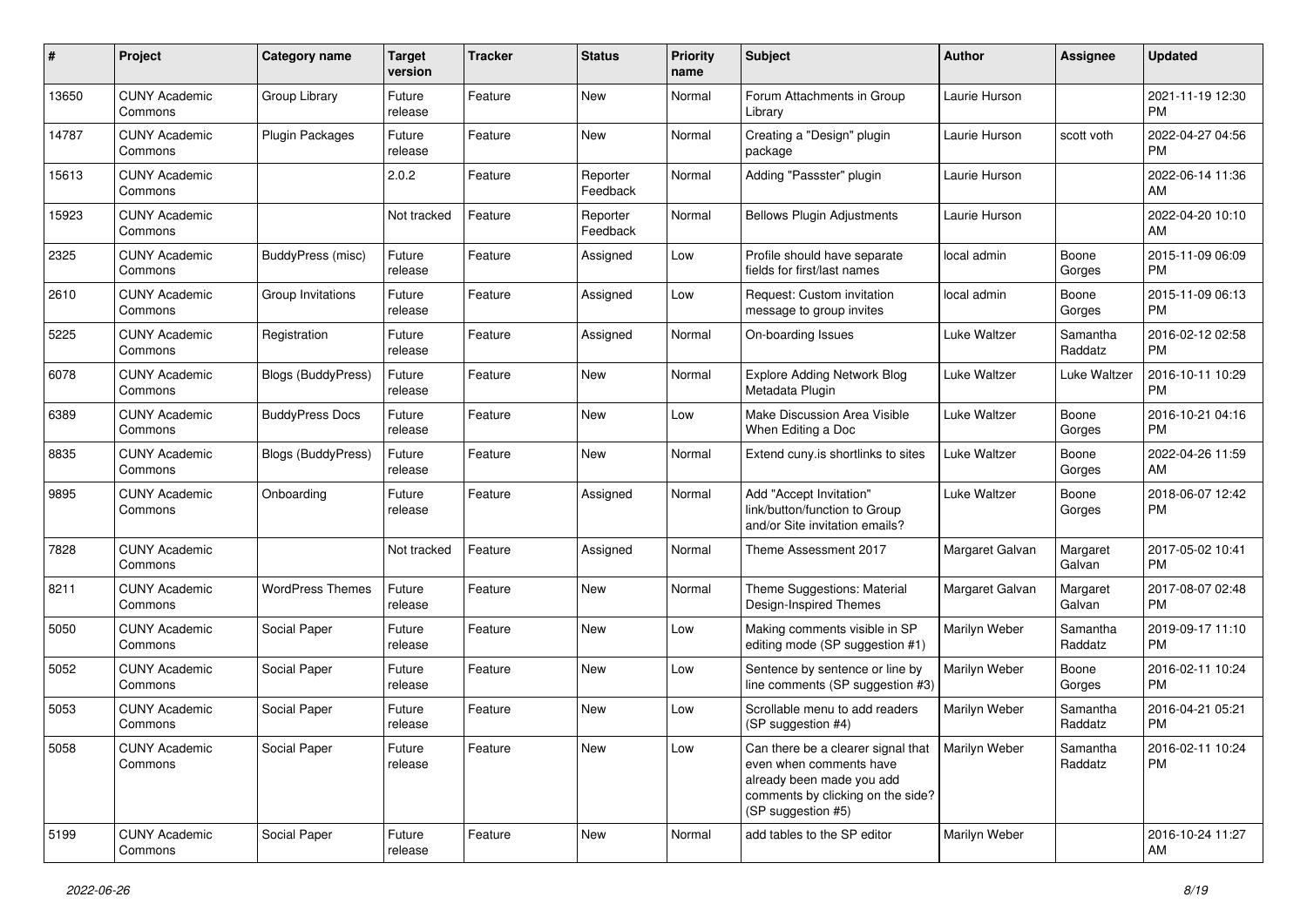| #     | Project                         | <b>Category name</b>       | <b>Target</b><br>version | <b>Tracker</b> | <b>Status</b> | <b>Priority</b><br>name | Subject                                                                       | Author           | <b>Assignee</b>     | <b>Updated</b>                |
|-------|---------------------------------|----------------------------|--------------------------|----------------|---------------|-------------------------|-------------------------------------------------------------------------------|------------------|---------------------|-------------------------------|
| 5205  | <b>CUNY Academic</b><br>Commons | Social Paper               | Future<br>release        | Feature        | <b>New</b>    | Normal                  | Social Paper folders                                                          | Marilyn Weber    |                     | 2016-02-11 10:24<br><b>PM</b> |
| 5397  | <b>CUNY Academic</b><br>Commons | Social Paper               | Future<br>release        | Feature        | New           | Normal                  | frustrating to have to<br>enable/disable in SP                                | Marilyn Weber    | Samantha<br>Raddatz | 2016-04-20 03:39<br><b>PM</b> |
| 5992  | <b>CUNY Academic</b><br>Commons | <b>Email Notifications</b> | Future<br>release        | Feature        | New           | Normal                  | Changing the From line of<br>autogenerated blog emails                        | Marilyn Weber    |                     | 2018-09-27 05:19<br><b>PM</b> |
| 13912 | <b>CUNY Academic</b><br>Commons |                            | Not tracked              | Feature        | Hold          | Low                     | posting "missed schedule"                                                     | Marilyn Weber    |                     | 2021-02-23 10:46<br>AM        |
| 287   | <b>CUNY Academic</b><br>Commons | WordPress (misc)           | Future<br>release        | Feature        | Assigned      | Normal                  | Create troubleshooting tool for<br>account sign-up                            | <b>Matt Gold</b> | Boone<br>Gorges     | 2015-11-09 06:17<br><b>PM</b> |
| 310   | <b>CUNY Academic</b><br>Commons | BuddyPress (misc)          | Future<br>release        | Feature        | Assigned      | Low                     | <b>Friend Request Email</b>                                                   | <b>Matt Gold</b> | Samantha<br>Raddatz | 2015-11-09 05:08<br><b>PM</b> |
| 333   | <b>CUNY Academic</b><br>Commons | <b>Email Notifications</b> | Future<br>release        | Feature        | Assigned      | Low                     | Delay Forum Notification Email<br>Delivery Until After Editing Period<br>Ends | <b>Matt Gold</b> | Raymond<br>Hoh      | 2015-11-09 06:01<br><b>PM</b> |
| 364   | <b>CUNY Academic</b><br>Commons | <b>WordPress Plugins</b>   | Future<br>release        | Feature        | <b>New</b>    | Normal                  | <b>Bulletin Board</b>                                                         | <b>Matt Gold</b> |                     | 2015-01-05 08:50<br><b>PM</b> |
| 365   | <b>CUNY Academic</b><br>Commons | WordPress (misc)           | Future<br>release        | Feature        | Assigned      | Normal                  | <b>Create Mouseover Tooltips</b><br>throughout Site                           | <b>Matt Gold</b> | Chris Stein         | 2015-11-09 06:18<br><b>PM</b> |
| 370   | <b>CUNY Academic</b><br>Commons | Registration               | Future<br>release        | Feature        | Assigned      | High                    | <b>Guest Accounts</b>                                                         | <b>Matt Gold</b> | <b>Matt Gold</b>    | 2015-04-09 09:33<br><b>PM</b> |
| 377   | <b>CUNY Academic</b><br>Commons | BuddyPress (misc)          | Future<br>release        | Feature        | Assigned      | Normal                  | Like buttons                                                                  | Matt Gold        | Boone<br>Gorges     | 2010-11-16 05:13<br><b>PM</b> |
| 412   | CUNY Academic<br>Commons        | <b>WordPress Themes</b>    | Future<br>release        | Feature        | Assigned      | Normal                  | <b>Featured Themes</b>                                                        | <b>Matt Gold</b> | Dominic<br>Giglio   | 2015-01-05 08:44<br><b>PM</b> |
| 435   | <b>CUNY Academic</b><br>Commons | BuddyPress (misc)          | Future<br>release        | Feature        | Assigned      | Normal                  | Include Avatar Images in Forum<br><b>Post Notification Emails</b>             | <b>Matt Gold</b> | Boone<br>Gorges     | 2010-12-08 12:40<br><b>PM</b> |
| 497   | <b>CUNY Academic</b><br>Commons | <b>WordPress Plugins</b>   | Future<br>release        | Feature        | Assigned      | Normal                  | Drag and Drop Ordering on<br>Gallery Post Plugin                              | <b>Matt Gold</b> | Ron Rennick         | 2015-11-09 06:18<br><b>PM</b> |
| 500   | <b>CUNY Academic</b><br>Commons | BuddyPress (misc)          | Future<br>release        | Feature        | Assigned      | Normal                  | <b>Export Group Data</b>                                                      | Matt Gold        | Boone<br>Gorges     | 2010-12-19 12:09<br><b>PM</b> |
| 554   | <b>CUNY Academic</b><br>Commons | BuddyPress (misc)          | Future<br>release        | Feature        | Assigned      | Normal                  | Add Trackback notifications to<br>site-wide activity feed                     | <b>Matt Gold</b> | Boone<br>Gorges     | 2015-11-09 06:19<br><b>PM</b> |
| 599   | <b>CUNY Academic</b><br>Commons | BuddyPress (misc)          | Future<br>release        | Feature        | Assigned      | Normal                  | Consider adding rating plugins for   Matt Gold<br><b>BuddyPress/BBPress</b>   |                  | Boone<br>Gorges     | 2011-08-22 06:50<br>PM        |
| 635   | <b>CUNY Academic</b><br>Commons | BuddyPress (misc)          | Future<br>release        | Feature        | Assigned      | Normal                  | Big Blue Button -<br>Videoconferencing in Groups and<br><b>Blogs</b>          | Matt Gold        | Boone<br>Gorges     | 2011-03-14 03:24<br>PM        |
| 653   | <b>CUNY Academic</b><br>Commons | Group Blogs                | Future<br>release        | Feature        | Assigned      | Normal                  | Redesign Integration of Groups<br>and Blogs                                   | Matt Gold        | Samantha<br>Raddatz | 2015-11-09 05:40<br>PM        |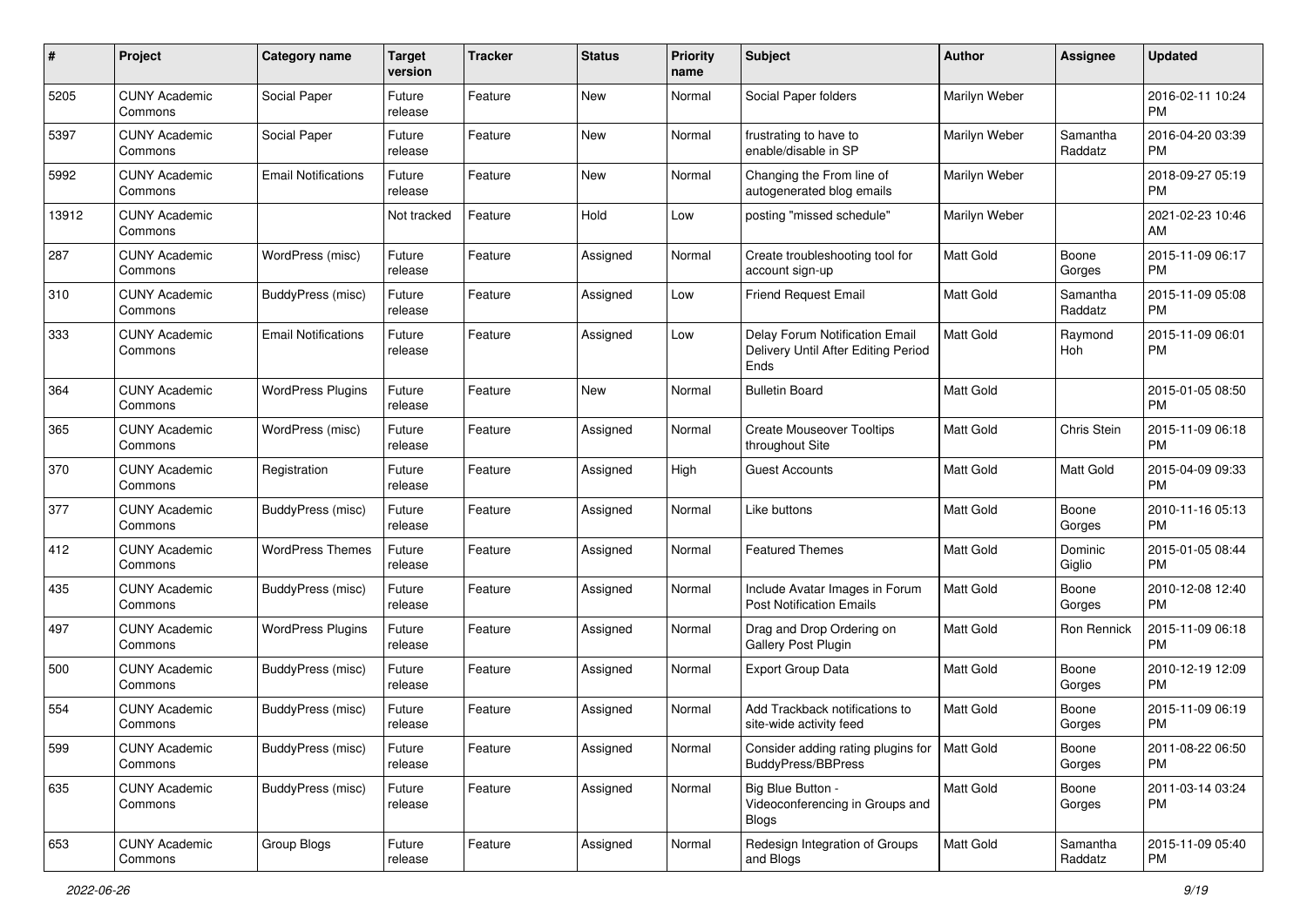| #    | Project                         | <b>Category name</b>     | <b>Target</b><br>version | <b>Tracker</b> | <b>Status</b>        | <b>Priority</b><br>name | Subject                                                                      | Author           | <b>Assignee</b>     | <b>Updated</b>                |
|------|---------------------------------|--------------------------|--------------------------|----------------|----------------------|-------------------------|------------------------------------------------------------------------------|------------------|---------------------|-------------------------------|
| 658  | <b>CUNY Academic</b><br>Commons | <b>WordPress Plugins</b> | Future<br>release        | Feature        | Assigned             | Normal                  | Rebulid Sitewide Tag Suggestion                                              | <b>Matt Gold</b> | Boone<br>Gorges     | 2015-01-05 08:47<br>PM        |
| 940  | <b>CUNY Academic</b><br>Commons | Redmine                  | Future<br>release        | Feature        | Assigned             | Low                     | Communication with users after<br>releases                                   | Matt Gold        | Dominic<br>Giglio   | 2012-09-09 04:36<br><b>PM</b> |
| 1105 | <b>CUNY Academic</b><br>Commons | WordPress (misc)         | Future<br>release        | Feature        | Assigned             | Normal                  | Rephrase Blog Privacy Options                                                | <b>Matt Gold</b> | Samantha<br>Raddatz | 2015-11-09 06:19<br><b>PM</b> |
| 1192 | <b>CUNY Academic</b><br>Commons | <b>Group Files</b>       | Future<br>release        | Feature        | Assigned             | Low                     | When posting group files, allow<br>users to add a category without<br>saving | Matt Gold        | Raymond<br>Hoh      | 2015-11-09 05:53<br>PM        |
| 1456 | <b>CUNY Academic</b><br>Commons | Group Invitations        | Future<br>release        | Feature        | Reporter<br>Feedback | Low                     | Invite to Group Button from Profile   Matt Gold<br>Field                     |                  | Samantha<br>Raddatz | 2015-11-09 05:59<br><b>PM</b> |
| 1544 | <b>CUNY Academic</b><br>Commons | Groups (misc)            | Future<br>release        | Feature        | Reporter<br>Feedback | Normal                  | Group Filtering and Sorting                                                  | Matt Gold        | Chris Stein         | 2019-03-01 02:25<br><b>PM</b> |
| 1562 | <b>CUNY Academic</b><br>Commons | <b>WordPress Plugins</b> | Future<br>release        | Feature        | Assigned             | Low                     | Play with NYT Collaborative<br><b>Authoring Tool</b>                         | Matt Gold        | Boone<br>Gorges     | 2015-01-05 08:47<br>PM        |
| 2013 | <b>CUNY Academic</b><br>Commons | <b>Public Portfolio</b>  | Future<br>release        | Feature        | Assigned             | Low                     | Have Profile Privacy Options<br>show up only for filled-in fields            | <b>Matt Gold</b> | Boone<br>Gorges     | 2015-11-09 06:09<br>PM        |
| 2223 | <b>CUNY Academic</b><br>Commons | <b>WordPress Plugins</b> | Future<br>release        | Feature        | Assigned             | Low                     | Add Participad to the CUNY<br><b>Academic Commons</b>                        | <b>Matt Gold</b> | Boone<br>Gorges     | 2014-09-17 10:03<br><b>PM</b> |
| 2523 | <b>CUNY Academic</b><br>Commons | <b>BuddyPress Docs</b>   | Future<br>release        | Feature        | Assigned             | Normal                  | Allow Users to Upload Images to<br><b>BP</b> Docs                            | Matt Gold        | Boone<br>Gorges     | 2015-11-09 06:14<br><b>PM</b> |
| 3042 | <b>CUNY Academic</b><br>Commons | <b>Public Portfolio</b>  | Future<br>release        | Feature        | Assigned             | Normal                  | Browsing member interests                                                    | Matt Gold        | Boone<br>Gorges     | 2015-03-21 09:04<br><b>PM</b> |
| 3080 | <b>CUNY Academic</b><br>Commons | Group Files              | Future<br>release        | Feature        | Assigned             | Low                     | Create a system to keep track of<br>file changes                             | Matt Gold        | Boone<br>Gorges     | 2014-02-26 10:04<br><b>PM</b> |
| 3090 | <b>CUNY Academic</b><br>Commons | Twitter page             | Future<br>release        | Feature        | Assigned             | Normal                  | Prevent Retweets from showing<br>up on Commons twitter page                  | <b>Matt Gold</b> | Tahir Butt          | 2016-10-24 11:31<br>AM        |
| 3220 | <b>CUNY Academic</b><br>Commons | <b>Public Portfolio</b>  | Future<br>release        | Feature        | Assigned             | Normal                  | Add indent/outdent option to<br>Formatting Buttons on Profile<br>Page        | Matt Gold        | Boone<br>Gorges     | 2014-05-21 10:39<br>PM        |
| 3308 | <b>CUNY Academic</b><br>Commons | Group Invitations        | Future<br>release        | Feature        | Assigned             | Normal                  | Allow members to rescind group<br>invitations                                | Matt Gold        | Boone<br>Gorges     | 2015-04-01 08:53<br><b>PM</b> |
| 3354 | <b>CUNY Academic</b><br>Commons | <b>Group Files</b>       | Future<br>release        | Feature        | Assigned             | Low                     | Allow Group Download of Multiple   Matt Gold<br>Selected Files               |                  | Chris Stein         | 2014-08-01 08:50<br>  AM      |
| 3517 | <b>CUNY Academic</b><br>Commons | My Commons               | Future<br>release        | Feature        | Assigned             | Normal                  | Mute/Unmute My Commons<br>updates                                            | Matt Gold        | Raymond<br>Hoh      | 2015-11-09 01:19<br>PM        |
| 3536 | <b>CUNY Academic</b><br>Commons | My Commons               | Future<br>release        | Feature        | Assigned             | Normal                  | Infinite Scroll on My Commons<br>page                                        | Matt Gold        | Raymond<br>Hoh      | 2015-04-13 04:42<br><b>PM</b> |
| 3657 | <b>CUNY Academic</b><br>Commons | WordPress (misc)         | Not tracked              | Feature        | New                  | Normal                  | Create alert for GC email<br>addresses                                       | Matt Gold        | Matt Gold           | 2016-04-14 11:29<br>PM        |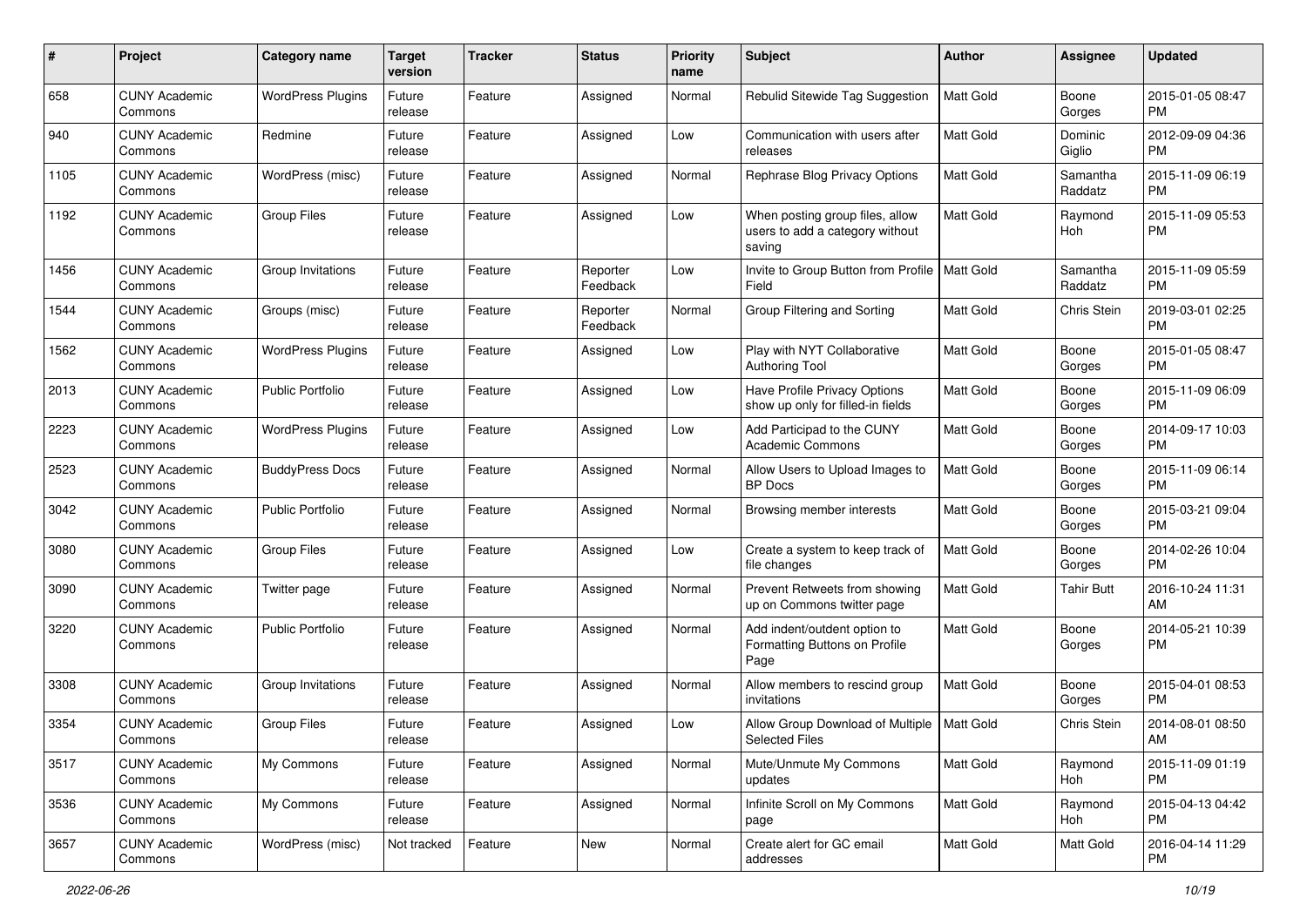| #    | Project                         | <b>Category name</b>    | <b>Target</b><br>version | <b>Tracker</b> | <b>Status</b>        | <b>Priority</b><br>name | <b>Subject</b>                                                                                    | Author           | Assignee            | <b>Updated</b>                |
|------|---------------------------------|-------------------------|--------------------------|----------------|----------------------|-------------------------|---------------------------------------------------------------------------------------------------|------------------|---------------------|-------------------------------|
| 3662 | <b>CUNY Academic</b><br>Commons | <b>SEO</b>              | Future<br>release        | Feature        | Assigned             | Normal                  | Duplicate Content/SEO/Google<br>issues                                                            | <b>Matt Gold</b> | Raymond<br>Hoh      | 2015-04-13 04:37<br><b>PM</b> |
| 3759 | <b>CUNY Academic</b><br>Commons | WordPress (misc)        | Future<br>release        | Feature        | Assigned             | Normal                  | Review Interface for Adding Users<br>to Blogs                                                     | <b>Matt Gold</b> | Boone<br>Gorges     | 2015-03-24 05:52<br><b>PM</b> |
| 3768 | <b>CUNY Academic</b><br>Commons | <b>Public Portfolio</b> | Future<br>release        | Feature        | Assigned             | Normal                  | Institutions/Past positions on<br>public portfolios                                               | Matt Gold        | Boone<br>Gorges     | 2018-04-23 10:44<br>AM        |
| 3770 | <b>CUNY Academic</b><br>Commons | <b>Public Portfolio</b> | Future<br>release        | Feature        | Assigned             | Normal                  | Improve Layout/Formatting of<br>Positions Area on Public<br>Portfolios                            | Matt Gold        | Chris Stein         | 2015-04-01 09:17<br><b>PM</b> |
| 4053 | <b>CUNY Academic</b><br>Commons | Events                  | Future<br>release        | Feature        | Assigned             | Normal                  | Create new tab for past events                                                                    | <b>Matt Gold</b> | Boone<br>Gorges     | 2015-05-12 02:10<br><b>PM</b> |
| 4238 | <b>CUNY Academic</b><br>Commons | Events                  | Future<br>release        | Feature        | Assigned             | Normal                  | Copy Events to Other Groups?                                                                      | <b>Matt Gold</b> | Boone<br>Gorges     | 2015-07-02 10:08<br>AM        |
| 4980 | <b>CUNY Academic</b><br>Commons | Home Page               | Future<br>release        | Feature        | Assigned             | Normal                  | CAC Featured Content -- Adding<br>Randomization                                                   | <b>Matt Gold</b> | Boone<br>Gorges     | 2016-12-12 03:01<br><b>PM</b> |
| 5016 | <b>CUNY Academic</b><br>Commons | Events                  | Future<br>release        | Feature        | Assigned             | Low                     | Allow comments to be posted on<br>events                                                          | Matt Gold        | Raymond<br>Hoh      | 2019-03-01 02:23<br><b>PM</b> |
| 5316 | <b>CUNY Academic</b><br>Commons | User Experience         | Future<br>release        | Feature        | Assigned             | Normal                  | Prompt user email address<br>updates                                                              | <b>Matt Gold</b> | Stephen Real        | 2016-12-21 03:30<br>PM        |
| 5581 | <b>CUNY Academic</b><br>Commons | Analytics               | Future<br>release        | Feature        | Assigned             | Normal                  | <b>Explore alternatives to Google</b><br>Analytics                                                | Matt Gold        | Valerie<br>Townsend | 2020-04-17 03:12<br>PM        |
| 5696 | <b>CUNY Academic</b><br>Commons | Events                  | Future<br>release        | Feature        | Assigned             | Normal                  | Events Calendar - display options<br>calendar aggregation                                         | Matt Gold        | Boone<br>Gorges     | 2016-10-13 11:44<br>AM        |
| 5955 | <b>CUNY Academic</b><br>Commons | Outreach                | Future<br>release        | Feature        | Assigned             | Normal                  | Create auto-newsletter for<br>commons members                                                     | Matt Gold        | Luke Waltzer        | 2016-08-30 10:34<br>AM        |
| 6115 | <b>CUNY Academic</b><br>Commons | Publicity               | Not tracked              | Feature        | Assigned             | Normal                  | create digital signage for GC                                                                     | <b>Matt Gold</b> | scott voth          | 2016-10-11 10:09<br><b>PM</b> |
| 6426 | <b>CUNY Academic</b><br>Commons | Spam/Spam<br>Prevention | Future<br>release        | Feature        | Assigned             | Normal                  | Force captcha on all comments?                                                                    | <b>Matt Gold</b> | <b>Tahir Butt</b>   | 2016-10-24 02:06<br><b>PM</b> |
| 7115 | <b>CUNY Academic</b><br>Commons | Groups (misc)           | Future<br>release        | Feature        | Reporter<br>Feedback | Normal                  | make licensing info clear during<br>group creation                                                | Matt Gold        | Raymond<br>Hoh      | 2020-12-08 11:32<br>AM        |
| 8756 | <b>CUNY Academic</b><br>Commons | Group Blogs             | Future<br>release        | Feature        | Hold                 | Normal                  | Connect multiple blogs to one<br>group?                                                           | Matt Gold        | Boone<br>Gorges     | 2017-09-30 10:42<br>AM        |
| 8836 | <b>CUNY Academic</b><br>Commons | Blogs (BuddyPress)      | Future<br>release        | Feature        | Assigned             | Normal                  | Redesign site launch process                                                                      | Matt Gold        | Boone<br>Gorges     | 2019-10-03 02:49<br>PM        |
| 8837 | <b>CUNY Academic</b><br>Commons |                         | Not tracked              | Feature        | Assigned             | Normal                  | Create a form to request info from   Matt Gold<br>people requesting premium<br>themes and plugins |                  | Marilyn<br>Weber    | 2017-11-14 03:35<br>PM        |
| 8898 | <b>CUNY Academic</b><br>Commons | Social Paper            | Not tracked              | Feature        | Assigned             | Normal                  | Usage data on docs and social<br>paper                                                            | Matt Gold        | Matt Gold           | 2017-11-16 11:32<br>AM        |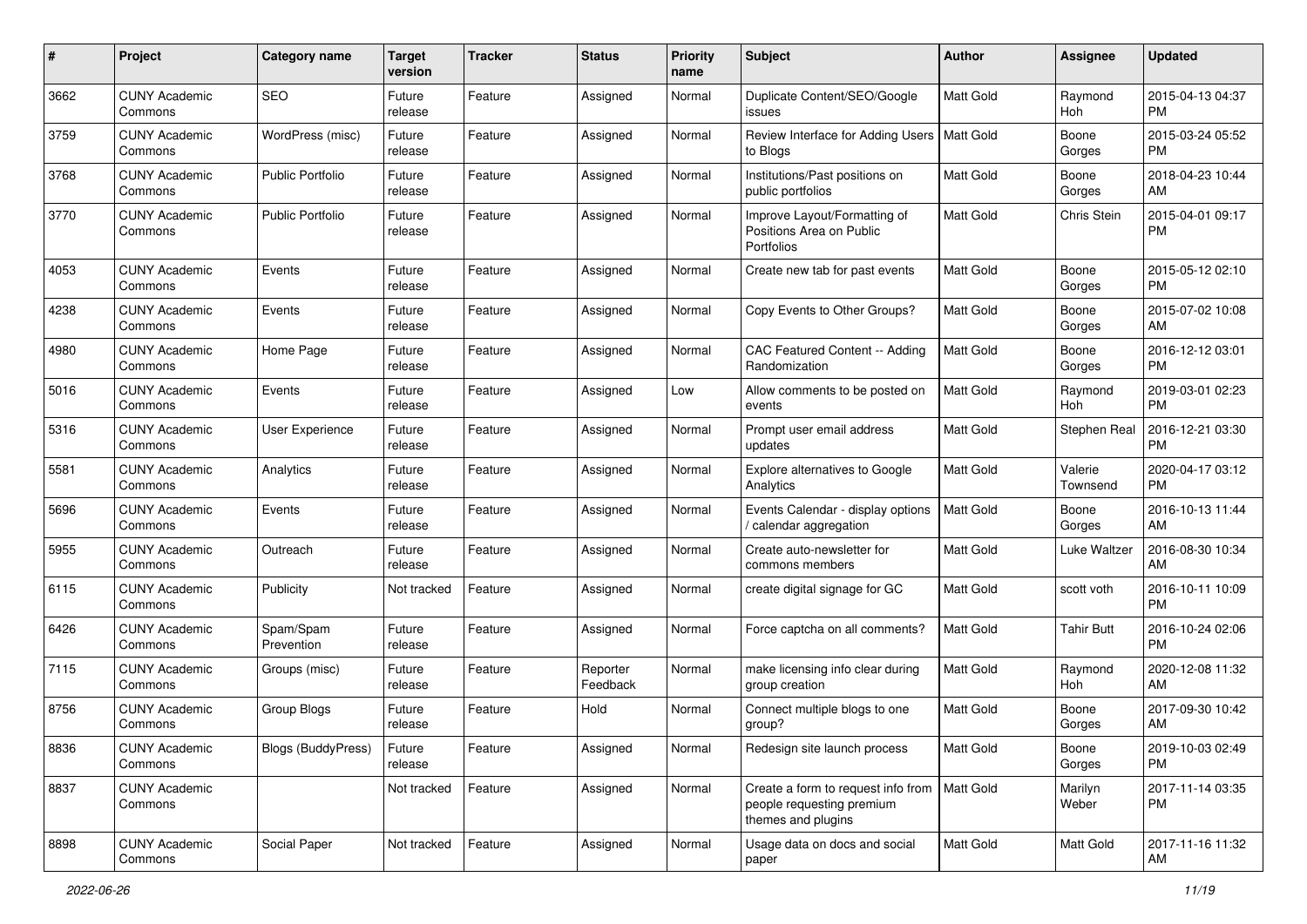| #     | Project                         | <b>Category name</b>       | <b>Target</b><br>version | <b>Tracker</b> | <b>Status</b>        | <b>Priority</b><br>name | <b>Subject</b>                                                                                                                               | <b>Author</b>           | <b>Assignee</b>     | <b>Updated</b>                |
|-------|---------------------------------|----------------------------|--------------------------|----------------|----------------------|-------------------------|----------------------------------------------------------------------------------------------------------------------------------------------|-------------------------|---------------------|-------------------------------|
| 8900  | <b>CUNY Academic</b><br>Commons | Accessibility              | Future<br>release        | Feature        | Assigned             | Normal                  | Look into tools to enforce<br>accessibility in WP environment                                                                                | <b>Matt Gold</b>        | Boone<br>Gorges     | 2022-04-26 11:59<br>AM        |
| 8901  | <b>CUNY Academic</b><br>Commons | Accessibility              | Future<br>release        | Feature        | Assigned             | Normal                  | Theme analysis for accessibility                                                                                                             | Matt Gold               | Boone<br>Gorges     | 2022-04-26 11:59<br>AM        |
| 8902  | <b>CUNY Academic</b><br>Commons | Design                     | Not tracked              | Feature        | Assigned             | Normal                  | Report back on research on<br><b>BuddyPress themes</b>                                                                                       | Matt Gold               | Michael Smith       | 2017-11-10 12:31<br><b>PM</b> |
| 8976  | <b>CUNY Academic</b><br>Commons | Reply By Email             | Not tracked              | Feature        | Assigned             | Normal                  | Package RBE new topics<br>posting?                                                                                                           | Matt Gold               | Raymond<br>Hoh      | 2017-12-04 02:34<br><b>PM</b> |
| 9028  | <b>CUNY Academic</b><br>Commons | Onboarding                 | Future<br>release        | Feature        | Assigned             | Normal                  | suggest groups to new members<br>during the registration process                                                                             | <b>Matt Gold</b>        | Chris Stein         | 2018-10-24 12:34<br><b>PM</b> |
| 9947  | <b>CUNY Academic</b><br>Commons | <b>WordPress Plugins</b>   | Future<br>release        | Feature        | Reporter<br>Feedback | Normal                  | Install H5P quiz plugin                                                                                                                      | Matt Gold               | Boone<br>Gorges     | 2018-09-11 11:01<br>AM        |
| 10659 | <b>CUNY Academic</b><br>Commons | Group Forums               | Future<br>release        | Feature        | Assigned             | Normal                  | Post to multiple groups via email                                                                                                            | Matt Gold               | Raymond<br>Hoh      | 2018-11-15 12:54<br>AM        |
| 15604 | <b>CUNY Academic</b><br>Commons | <b>Email Notifications</b> | Future<br>release        | Feature        | Assigned             | Normal                  | Restructure Commons Group<br>Digest Email Messages                                                                                           | <b>Matt Gold</b>        | Boone<br>Gorges     | 2022-05-26 10:45<br>AM        |
| 481   | <b>CUNY Academic</b><br>Commons | Groups (misc)              | Future<br>release        | Feature        | Assigned             | Normal                  | ability to archive inactive groups<br>and blogs                                                                                              | Michael Mandiberg       | Samantha<br>Raddatz | 2015-11-09 05:56<br><b>PM</b> |
| 9908  | <b>CUNY Academic</b><br>Commons |                            | Not tracked              | Feature        | <b>New</b>           | Normal                  | Is it possible to send email<br>updates to users (or an email<br>address not on the list) for only a<br>single page AFTER being<br>prompted? | <b>Michael Shields</b>  | scott voth          | 2018-06-11 01:34<br><b>PM</b> |
| 3458  | <b>CUNY Academic</b><br>Commons | Groups (misc)              | Future<br>release        | Feature        | Assigned             | Normal                  | Filter Members of Group by<br>Campus                                                                                                         | Michael Smith           | Samantha<br>Raddatz | 2014-09-26 08:32<br><b>PM</b> |
| 2753  | <b>CUNY Academic</b><br>Commons | <b>Public Portfolio</b>    | Future<br>release        | Feature        | New                  | Normal                  | Create actual actual tagification in<br>academic interests and other<br>fields                                                               | Micki Kaufman           | Boone<br>Gorges     | 2015-01-05 08:52<br><b>PM</b> |
| 2754  | <b>CUNY Academic</b><br>Commons | Design                     | Future<br>release        | Feature        | Assigned             | Normal                  | Determine strategy for CAC logo<br>handling in top header                                                                                    | Micki Kaufman           | Chris Stein         | 2015-01-05 08:53<br><b>PM</b> |
| 3475  | <b>CUNY Academic</b><br>Commons | Events                     | Future<br>release        | Feature        | Assigned             | Normal                  | Request to add plugin to<br>streamline room<br>booking/appointment booking                                                                   | Naomi Barrettara        | Boone<br>Gorges     | 2014-12-01 05:14<br><b>PM</b> |
| 8498  | <b>CUNY Academic</b><br>Commons | <b>WordPress Plugins</b>   | Future<br>release        | Feature        | New                  | Low                     | <b>Gravity Forms Email Users</b>                                                                                                             | Raffi<br>Khatchadourian | Matt Gold           | 2017-10-13 12:58<br>PM        |
| 9420  | <b>CUNY Academic</b><br>Commons | cuny.is                    | Not tracked              | Feature        | New                  | Normal                  | Request for http://cuny.is/streams                                                                                                           | Raffi<br>Khatchadourian | Marilyn<br>Weber    | 2018-04-02 10:08<br>AM        |
| 11077 | <b>CUNY Academic</b><br>Commons | Events                     | Not tracked              | Feature        | Reporter<br>Feedback | Normal                  | Show event category description<br>in event list view                                                                                        | Raffi<br>Khatchadourian |                     | 2019-02-12 10:38<br><b>PM</b> |
| 16290 | <b>CUNY Academic</b><br>Commons |                            |                          | Feature        | Reporter<br>Feedback | Normal                  | Add Table Of Contents Block<br>plug-in                                                                                                       | Raffi<br>Khatchadourian |                     | 2022-06-24 10:26<br>AM        |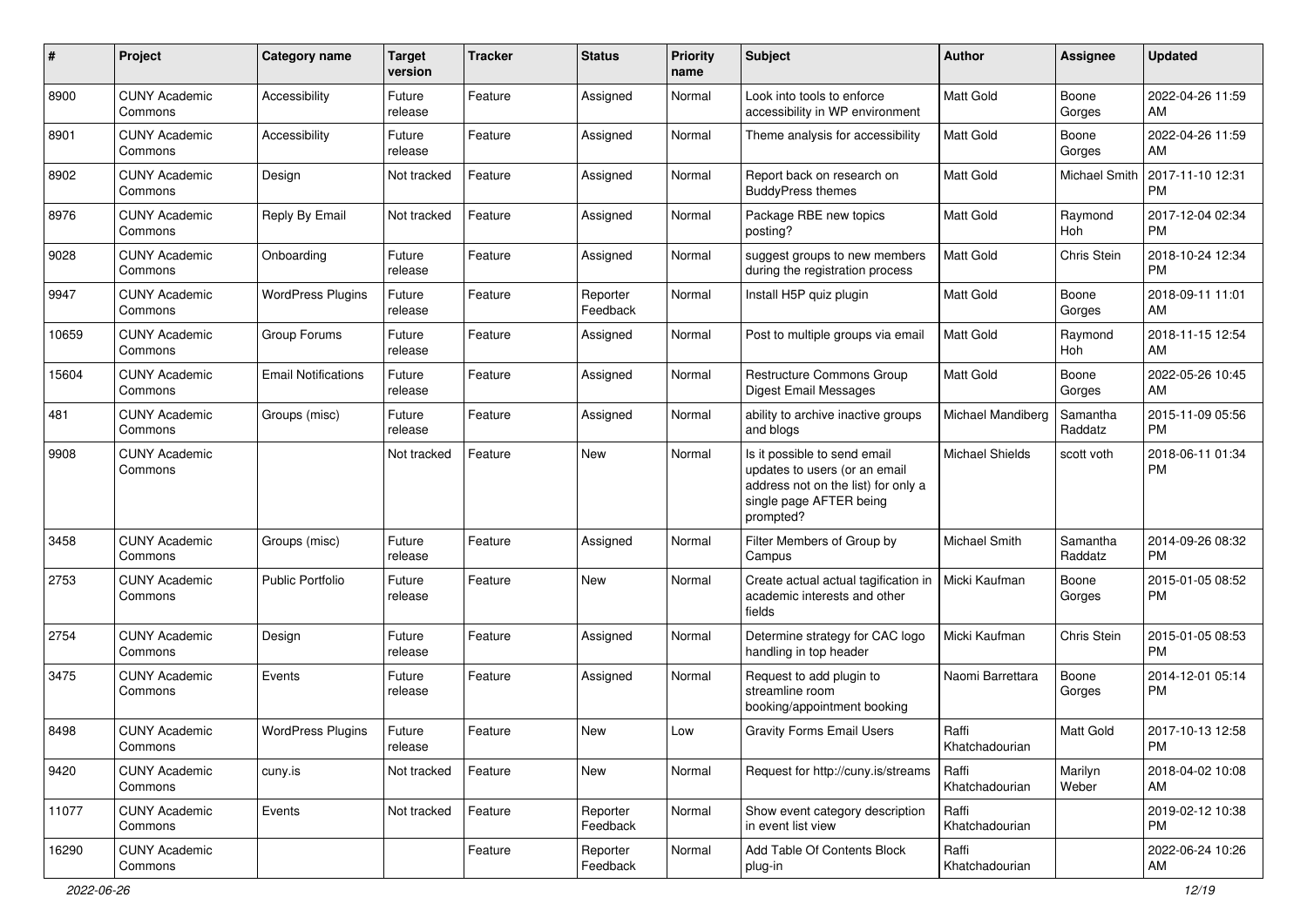| #     | Project                         | <b>Category name</b>     | <b>Target</b><br>version | <b>Tracker</b> | <b>Status</b>        | <b>Priority</b><br>name | <b>Subject</b>                                                                      | <b>Author</b>     | Assignee            | <b>Updated</b>                |
|-------|---------------------------------|--------------------------|--------------------------|----------------|----------------------|-------------------------|-------------------------------------------------------------------------------------|-------------------|---------------------|-------------------------------|
| 58    | <b>CUNY Academic</b><br>Commons | BuddyPress (misc)        | Future<br>release        | Feature        | Assigned             | Low                     | Make member search sortable by<br>last name                                         | Roberta Brody     | Boone<br>Gorges     | 2010-08-26 02:38<br><b>PM</b> |
| 585   | <b>CUNY Academic</b><br>Commons | Group Forums             | Future<br>release        | Feature        | Assigned             | Normal                  | Merge Forum Topics                                                                  | Sarah Morgano     | Boone<br>Gorges     | 2011-07-06 04:11<br><b>PM</b> |
| 1888  | <b>CUNY Academic</b><br>Commons | Home Page                | Future<br>release        | Feature        | Assigned             | Normal                  | Refactor BP MPO Activity Filter to<br>support proper pagination                     | Sarah Morgano     | Boone<br>Gorges     | 2014-05-01 07:11<br><b>PM</b> |
| 519   | <b>CUNY Academic</b><br>Commons | <b>BuddyPress Docs</b>   | Future<br>release        | Feature        | Assigned             | Low                     | TOC for individual docs - for new<br>BP "wiki-like" plugin                          | scott voth        | Boone<br>Gorges     | 2015-11-09 05:54<br><b>PM</b> |
| 10226 | <b>CUNY Academic</b><br>Commons | Courses                  | Future<br>release        | Feature        | <b>New</b>           | Normal                  | Add "My Courses" to drop down<br>list                                               | scott voth        | Boone<br>Gorges     | 2021-11-19 12:42<br><b>PM</b> |
| 10354 | <b>CUNY Academic</b><br>Commons | <b>Public Portfolio</b>  | Future<br>release        | Feature        | New                  | Normal                  | Opt out of Having a Profile Page                                                    | scott voth        | Chris Stein         | 2020-05-12 10:43<br>AM        |
| 11531 | <b>CUNY Academic</b><br>Commons | Events                   | Future<br>release        | Feature        | <b>New</b>           | Normal                  | Main Events calendar should<br>include non-public events that<br>user has access to | scott voth        | Boone<br>Gorges     | 2019-06-11 10:00<br>AM        |
| 11860 | <b>CUNY Academic</b><br>Commons | Registration             | Future<br>release        | Feature        | <b>New</b>           | Normal                  | <b>Ensure Students Are Aware They</b><br>Can Use Aliases At Registration            | scott voth        |                     | 2019-09-24 08:46<br>AM        |
| 14394 | <b>CUNY Academic</b><br>Commons |                          | Not tracked              | Feature        | <b>New</b>           | Normal                  | Commons News Site - redesign                                                        | scott voth        | scott voth          | 2021-09-14 10:46<br>AM        |
| 10368 | <b>CUNY Academic</b><br>Commons |                          | Future<br>release        | Feature        | Assigned             | Normal                  | Use ORCID data to populate<br>academic profile page                                 | Stephen Francoeur | Boone<br>Gorges     | 2018-09-25 01:53<br><b>PM</b> |
| 9643  | <b>CUNY Academic</b><br>Commons | Publicity                | Not tracked              | Feature        | <b>New</b>           | Normal                  | Create a page on the Commons<br>for logos etc.                                      | Stephen Real      | Stephen Real        | 2018-04-24 10:53<br>AM        |
| 5679  | <b>CUNY Academic</b><br>Commons | Analytics                | Not tracked              | Feature        | New                  | Normal                  | Logged In Users for GA                                                              | Valerie Townsend  | Valerie<br>Townsend | 2016-06-11 09:49<br>AM        |
| 11883 | <b>CUNY Academic</b><br>Commons | Help/Codex               | Not tracked              | Support        | <b>New</b>           | Normal                  | Need Embedding Help Page<br>Update (Tableau)                                        | Anthony Wheeler   | scott voth          | 2019-09-24 08:49<br>AM        |
| 9729  | <b>CUNY Academic</b><br>Commons | <b>SEO</b>               | Not tracked              | Support        | <b>New</b>           | Normal                  | 503 Errors showing on<br>newlaborforum.cuny.edu                                     | Diane Krauthamer  | Raymond<br>Hoh      | 2018-05-22 04:48<br><b>PM</b> |
| 11545 | <b>CUNY Academic</b><br>Commons | <b>WordPress Plugins</b> | Not tracked              | Support        | <b>New</b>           | Normal                  | <b>Twitter searches in WordPress</b>                                                | Gina Cherry       | Matt Gold           | 2019-09-23 01:03<br><b>PM</b> |
| 12004 | <b>CUNY Academic</b><br>Commons |                          | Not tracked              | Support        | Reporter<br>Feedback | Normal                  | Notifications for spam blog<br>comments                                             | Gina Cherry       | Raymond<br>Hoh      | 2019-11-01 12:05<br><b>PM</b> |
| 14842 | <b>CUNY Academic</b><br>Commons |                          | Not tracked              | Support        | Reporter<br>Feedback | Normal                  | Question about widgets and block<br>editor                                          | Gina Cherry       |                     | 2021-10-06 03:01<br><b>PM</b> |
| 12328 | <b>CUNY Academic</b><br>Commons |                          | Not tracked              | Support        | New                  | Normal                  | Sign up Code for Non-CUNY<br>Faculty                                                | Laurie Hurson     |                     | 2020-01-28 10:25<br>AM        |
| 12484 | <b>CUNY Academic</b><br>Commons |                          | Not tracked              | Support        | Reporter<br>Feedback | Normal                  | Sign up Code for COIL Course<br>starting in March                                   | Laurie Hurson     | Matt Gold           | 2020-03-02 02:26<br><b>PM</b> |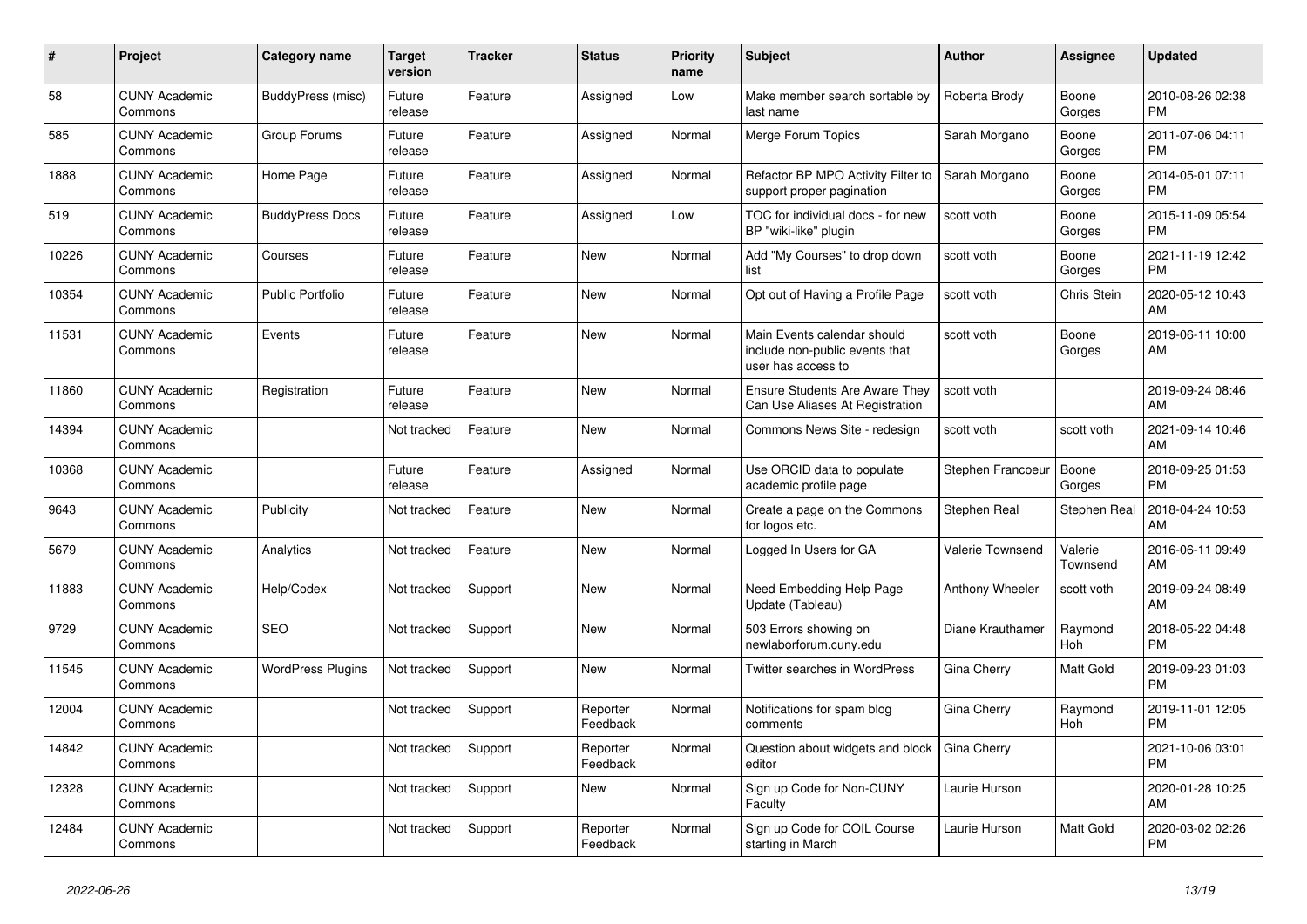| #     | Project                         | <b>Category name</b>     | Target<br>version | <b>Tracker</b> | <b>Status</b>        | <b>Priority</b><br>name | <b>Subject</b>                                                 | <b>Author</b> | <b>Assignee</b>  | <b>Updated</b>                |
|-------|---------------------------------|--------------------------|-------------------|----------------|----------------------|-------------------------|----------------------------------------------------------------|---------------|------------------|-------------------------------|
| 14439 | <b>CUNY Academic</b><br>Commons | Spam/Spam<br>Prevention  | 2.0.2             | Support        | Assigned             | Normal                  | Aprroved comments held for<br>moderation                       | Laurie Hurson | Raymond<br>Hoh   | 2022-06-14 11:36<br>AM        |
| 14538 | <b>CUNY Academic</b><br>Commons |                          | Not tracked       | Support        | Reporter<br>Feedback | Normal                  | <b>Weebly To Commons</b>                                       | Laurie Hurson |                  | 2021-09-14 10:47<br>AM        |
| 15176 | <b>CUNY Academic</b><br>Commons |                          | Not tracked       | Support        | Reporter<br>Feedback | Normal                  | Archiving Q Writing & Old<br>Wordpress Sites on the Commons    | Laurie Hurson |                  | 2022-02-08 10:28<br>AM        |
| 2175  | <b>CUNY Academic</b><br>Commons | WordPress (misc)         | Not tracked       | Support        | Assigned             | Normal                  | Subscibe 2 vs. Jetpack<br>subscription options                 | local admin   | Matt Gold        | 2016-01-26 04:58<br><b>PM</b> |
| 9211  | <b>CUNY Academic</b><br>Commons | <b>WordPress Plugins</b> | Future<br>release | Support        | Reporter<br>Feedback | Normal                  | Auto-Role Setting in Forum Plugin<br>Causing Some Confusion    | Luke Waltzer  | Boone<br>Gorges  | 2018-03-13 11:44<br>AM        |
| 8607  | <b>CUNY Academic</b><br>Commons |                          | Not tracked       | Support        | <b>New</b>           | Normal                  | Paypal?                                                        | Marilyn Weber | Matt Gold        | 2018-05-15 01:37<br><b>PM</b> |
| 9207  | <b>CUNY Academic</b><br>Commons |                          | Future<br>release | Support        | Reporter<br>Feedback | Normal                  | display dashboards made in<br>Tableau?                         | Marilyn Weber | Boone<br>Gorges  | 2018-04-10 10:42<br>AM        |
| 10273 | <b>CUNY Academic</b><br>Commons | Registration             | Not tracked       | Support        | Reporter<br>Feedback | Normal                  | users combining CF and campus<br>address                       | Marilyn Weber |                  | 2019-09-18 10:58<br>AM        |
| 10657 | <b>CUNY Academic</b><br>Commons |                          | Not tracked       | Support        | Reporter<br>Feedback | Normal                  | child theme problems                                           | Marilyn Weber |                  | 2018-11-08 01:19<br><b>PM</b> |
| 11149 | <b>CUNY Academic</b><br>Commons |                          | Not tracked       | Support        | Reporter<br>Feedback | Normal                  | comments getting blocked                                       | Marilyn Weber | Raymond<br>Hoh   | 2019-03-26 11:40<br>AM        |
| 11509 | <b>CUNY Academic</b><br>Commons |                          | Not tracked       | Support        | Reporter<br>Feedback | Normal                  | deleted Page causing a Menu<br>problem?                        | Marilyn Weber |                  | 2019-06-04 09:54<br>AM        |
| 11519 | <b>CUNY Academic</b><br>Commons |                          | Not tracked       | Support        | Assigned             | Normal                  | comment option not appearing                                   | Marilyn Weber |                  | 2019-09-24 10:28<br>AM        |
| 11771 | <b>CUNY Academic</b><br>Commons |                          | Not tracked       | Support        | Reporter<br>Feedback | Normal                  | post displays in sections                                      | Marilyn Weber |                  | 2019-08-20 10:34<br>AM        |
| 11787 | <b>CUNY Academic</b><br>Commons |                          | Not tracked       | Support        | Reporter<br>Feedback | Normal                  | automated comments notifications   Marilyn Weber<br>on ZenDesk |               |                  | 2019-08-26 06:18<br><b>PM</b> |
| 11848 | <b>CUNY Academic</b><br>Commons |                          | Not tracked       | Support        | Hold                 | Normal                  | a Dean of Faculty wants to share<br>a large file               | Marilyn Weber |                  | 2019-09-24 08:44<br>AM        |
| 12350 | <b>CUNY Academic</b><br>Commons | Blogs (BuddyPress)       | Not tracked       | Support        | Reporter<br>Feedback | Normal                  | <b>URL</b> creation problem                                    | Marilyn Weber |                  | 2020-02-03 11:27<br>AM        |
| 12352 | <b>CUNY Academic</b><br>Commons |                          | Not tracked       | Support        | New                  | Normal                  | 'posts list" page builder block<br>option                      | Marilyn Weber |                  | 2020-02-03 01:29<br><b>PM</b> |
| 12382 | <b>CUNY Academic</b><br>Commons | Membership               | Not tracked       | Support        | <b>New</b>           | Normal                  | Email request change                                           | Marilyn Weber | Marilyn<br>Weber | 2020-02-06 12:56<br><b>PM</b> |
| 12741 | <b>CUNY Academic</b><br>Commons | <b>WordPress Plugins</b> | Not tracked       | Support        | Reporter<br>Feedback | Normal                  | Tableau Public Viz Block                                       | Marilyn Weber | Raymond<br>Hoh   | 2020-05-12 11:00<br>AM        |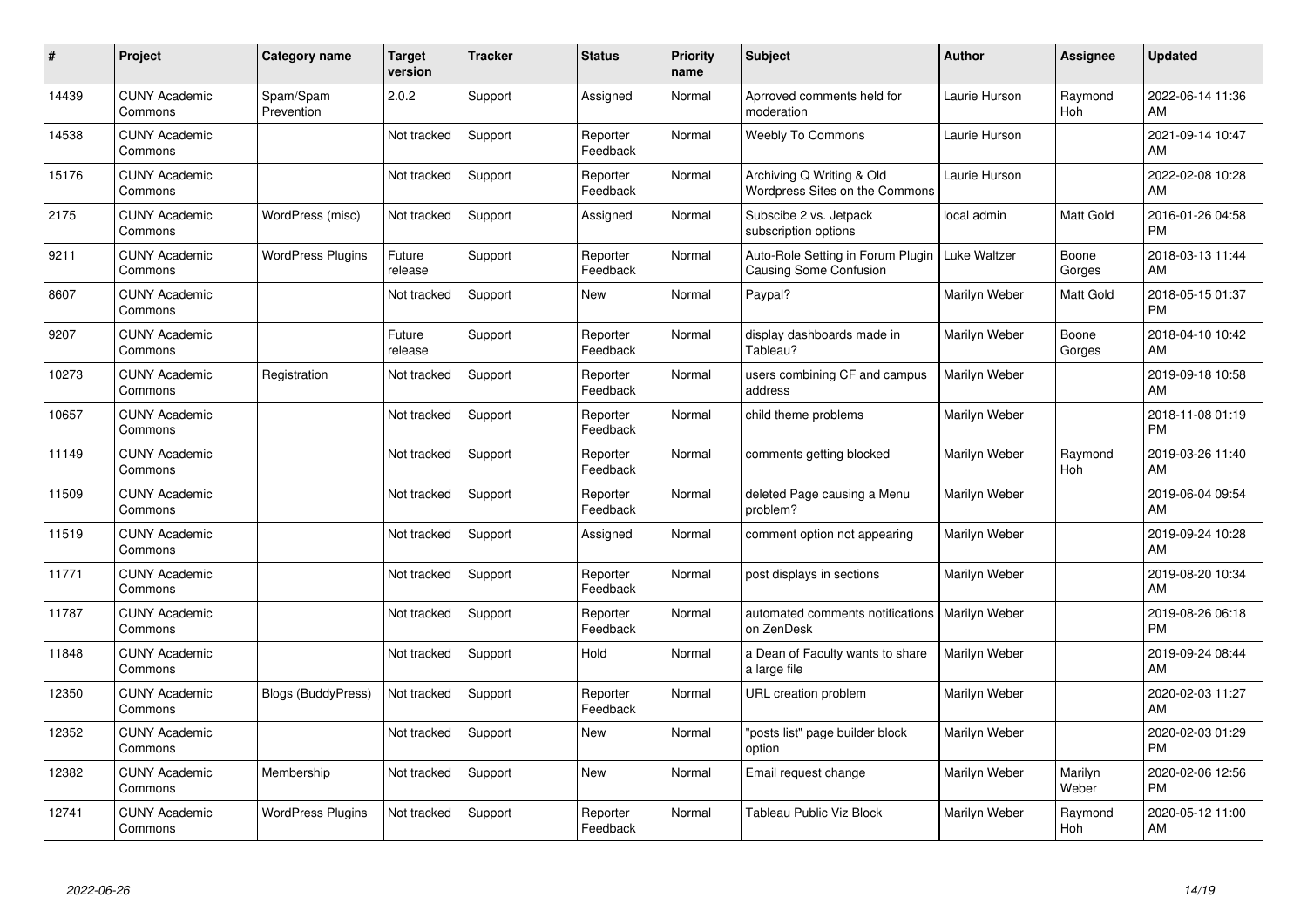| #     | Project                         | <b>Category name</b>    | <b>Target</b><br>version | <b>Tracker</b> | <b>Status</b>        | <b>Priority</b><br>name | <b>Subject</b>                                                    | <b>Author</b> | <b>Assignee</b>       | <b>Updated</b>                |
|-------|---------------------------------|-------------------------|--------------------------|----------------|----------------------|-------------------------|-------------------------------------------------------------------|---------------|-----------------------|-------------------------------|
| 13034 | <b>CUNY Academic</b><br>Commons |                         | Not tracked              | Support        | Reporter<br>Feedback | Normal                  | a site is asking people to join the<br>Commons to get a download  | Marilyn Weber |                       | 2020-07-12 07:23<br>AM        |
| 13255 | <b>CUNY Academic</b><br>Commons |                         | Not tracked              | Support        | Reporter<br>Feedback | Normal                  | Accessibility problems                                            | Marilyn Weber |                       | 2020-09-01 05:48<br><b>PM</b> |
| 13286 | <b>CUNY Academic</b><br>Commons |                         | Not tracked              | Support        | <b>New</b>           | Normal                  | problem connecting with<br>WordPress app                          | Marilyn Weber | Raymond<br><b>Hoh</b> | 2020-09-08 11:16<br>AM        |
| 13975 | <b>CUNY Academic</b><br>Commons | Social Paper            | Not tracked              | Support        | Reporter<br>Feedback | Normal                  | can't approve comments on<br>Social Paper paper                   | Marilyn Weber |                       | 2021-02-12 09:33<br>AM        |
| 14074 | <b>CUNY Academic</b><br>Commons | WordPress (misc)        | Not tracked              | Support        | Reporter<br>Feedback | Normal                  | page password protection<br>problem                               | Marilyn Weber |                       | 2021-03-02 11:03<br>AM        |
| 14398 | <b>CUNY Academic</b><br>Commons |                         | Not tracked              | Support        | Reporter<br>Feedback | Normal                  | Events plug-in notification<br>problem                            | Marilyn Weber |                       | 2021-05-11 11:21<br>AM        |
| 14784 | <b>CUNY Academic</b><br>Commons |                         |                          | Support        | Reporter<br>Feedback | Normal                  | User report of logo problem when<br>using Customizer theme        | Marilyn Weber |                       | 2021-09-17 10:25<br>AM        |
| 14900 | <b>CUNY Academic</b><br>Commons |                         | Not tracked              | Support        | Reporter<br>Feedback | Normal                  | previous theme?                                                   | Marilyn Weber |                       | 2021-10-25 10:31<br>AM        |
| 14911 | <b>CUNY Academic</b><br>Commons | <b>WordPress Themes</b> | Not tracked              | Support        | New                  | Normal                  | Twentytwentyone theme                                             | Marilyn Weber |                       | 2021-10-28 10:37<br>AM        |
| 15045 | <b>CUNY Academic</b><br>Commons |                         |                          | Support        | <b>New</b>           | Normal                  | no result for KCeL in the search<br>box on the commons            | Marilyn Weber |                       | 2021-12-10 11:29<br>AM        |
| 15169 | <b>CUNY Academic</b><br>Commons |                         | 2.0.2                    | Support        | Reporter<br>Feedback | Normal                  | new Prelude website zipfiles for<br>custom theme and other files. | Marilyn Weber |                       | 2022-06-14 11:36<br>AM        |
| 15260 | <b>CUNY Academic</b><br>Commons |                         |                          | Support        | Reporter<br>Feedback | Normal                  | Diacritical markings   European<br><b>Stages</b>                  | Marilyn Weber |                       | 2022-02-04 08:16<br>AM        |
| 15370 | <b>CUNY Academic</b><br>Commons |                         |                          | Support        | Reporter<br>Feedback | Normal                  | All-in-One Event Calendar?                                        | Marilyn Weber |                       | 2022-02-17 11:03<br>AM        |
| 15565 | <b>CUNY Academic</b><br>Commons |                         |                          | Support        | <b>New</b>           | Normal                  | Events - send updates to an email<br>listserv                     | Marilyn Weber |                       | 2022-03-10 01:06<br><b>PM</b> |
| 15655 | <b>CUNY Academic</b><br>Commons |                         | 2.0.2                    | Support        | Reporter<br>Feedback | Normal                  | Event Aggregator plugin?                                          | Marilyn Weber |                       | 2022-06-14 11:36<br>AM        |
| 15685 | <b>CUNY Academic</b><br>Commons |                         |                          | Support        | New                  | High                    | problem with chrome?                                              | Marilyn Weber |                       | 2022-04-25 03:40<br><b>PM</b> |
| 15816 | <b>CUNY Academic</b><br>Commons |                         | Not tracked              | Support        | New                  | Normal                  | slow loading at SPS                                               | Marilyn Weber |                       | 2022-04-05 01:26<br><b>PM</b> |
| 15978 | <b>CUNY Academic</b><br>Commons | WordPress - Media       | 2.0.2                    | Support        | Reporter<br>Feedback | Normal                  | tex files?                                                        | Marilyn Weber | Raymond<br>Hoh        | 2022-06-14 11:36<br>AM        |
| 16099 | <b>CUNY Academic</b><br>Commons |                         |                          | Support        | Reporter<br>Feedback | Normal                  | request for Newsletter Glue                                       | Marilyn Weber |                       | 2022-05-13 12:14<br><b>PM</b> |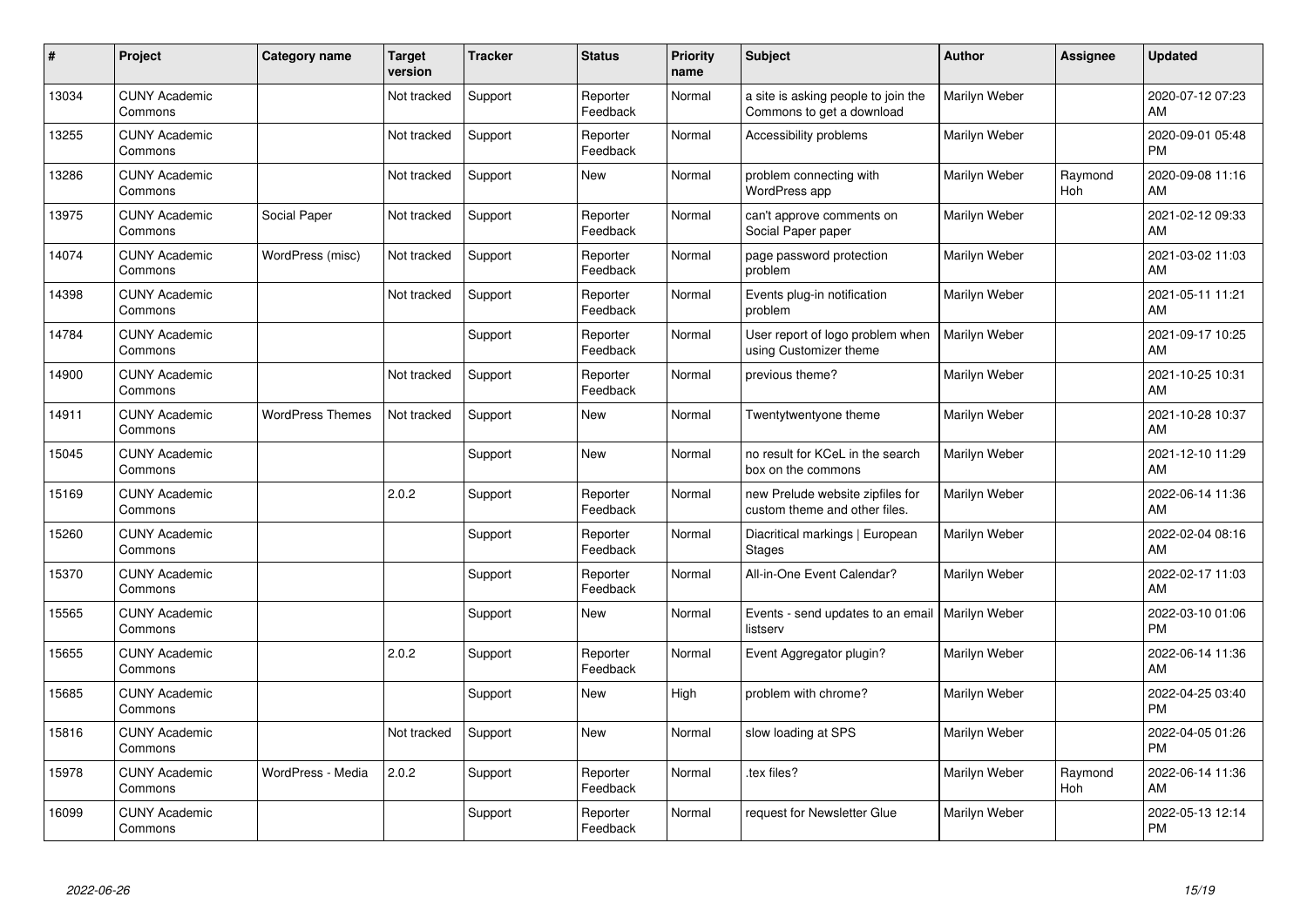| #     | Project                         | <b>Category name</b>     | <b>Target</b><br>version | Tracker | <b>Status</b>                       | <b>Priority</b><br>name | <b>Subject</b>                                                                     | Author                | Assignee            | <b>Updated</b>                |
|-------|---------------------------------|--------------------------|--------------------------|---------|-------------------------------------|-------------------------|------------------------------------------------------------------------------------|-----------------------|---------------------|-------------------------------|
| 16110 | <b>CUNY Academic</b><br>Commons |                          |                          | Support | Reporter<br>Feedback                | Normal                  | remove Creative Commons<br>license from pages?                                     | Marilyn Weber         | Raymond<br>Hoh      | 2022-05-17 06:11<br><b>PM</b> |
| 16291 | <b>CUNY Academic</b><br>Commons | Site cloning             | 2.0.2                    | Support | Staged for<br>Production<br>Release | Normal                  | Images coming up blank in Media<br>Library                                         | Marilyn Weber         | Raymond<br>Hoh      | 2022-06-23 08:28<br><b>PM</b> |
| 636   | <b>CUNY Academic</b><br>Commons | WordPress (misc)         | Not tracked              | Support | Assigned                            | Normal                  | Create Lynda.com-like Table of<br>Contents for Prospective Tutorial<br>Screencasts | Matt Gold             | scott voth          | 2016-02-23 03:12<br><b>PM</b> |
| 4070  | <b>CUNY Academic</b><br>Commons | Analytics                | Not tracked              | Support | Assigned                            | Normal                  | Request for JITP site analytics                                                    | Matt Gold             | Seth Persons        | 2016-02-23 03:09<br><b>PM</b> |
| 4986  | <b>CUNY Academic</b><br>Commons | ZenDesk                  | Not tracked              | Support | Assigned                            | Normal                  | Prepare documentation for<br>Zendesk re web widget                                 | <b>Matt Gold</b>      | Samantha<br>Raddatz | 2016-02-25 03:09<br><b>PM</b> |
| 9941  | <b>CUNY Academic</b><br>Commons | Wiki                     | Not tracked              | Support | Assigned                            | Normal                  | Wiki functionality                                                                 | Matt Gold             | Boone<br>Gorges     | 2018-06-26 10:57<br>AM        |
| 11449 | <b>CUNY Academic</b><br>Commons | WordPress - Media        | Not tracked              | Support | Reporter<br>Feedback                | Normal                  | Cloning Media Library for JITP<br>from Staging to Production Site                  | <b>Patrick DeDauw</b> | Boone<br>Gorges     | 2019-05-13 12:00<br><b>PM</b> |
| 14983 | <b>CUNY Academic</b><br>Commons | WordPress (misc)         | Not tracked              | Support | Reporter<br>Feedback                | Normal                  | "Read More" tag not working                                                        | Rebecca Krisel        | Raymond<br>Hoh      | 2021-11-23 01:17<br><b>PM</b> |
| 5826  | <b>CUNY Academic</b><br>Commons | <b>WordPress Plugins</b> | Future<br>release        | Support | Reporter<br>Feedback                | Normal                  | <b>Remove Subscription Options</b><br>plugin from directory                        | Sarah Morgano         | Sarah<br>Morgano    | 2016-10-21 04:14<br><b>PM</b> |
| 3492  | <b>CUNY Academic</b><br>Commons | <b>WordPress Themes</b>  | Future<br>release        | Support | Assigned                            | Normal                  | Add CBOX theme to the<br>Commons                                                   | scott voth            | Raymond<br>Hoh      | 2014-10-08 05:55<br><b>PM</b> |
| 10839 | <b>CUNY Academic</b><br>Commons | About page               | Not tracked              | Support | New                                 | Normal                  | <b>Mission Statement Needs</b><br>Revision                                         | scott voth            | <b>Matt Gold</b>    | 2018-12-26 10:58<br>AM        |
| 10982 | <b>CUNY Academic</b><br>Commons | Domain Mapping           | Not tracked              | Support | Reporter<br>Feedback                | Normal                  | <b>CNAME</b> question                                                              | scott voth            |                     | 2019-01-22 04:29<br><b>PM</b> |
| 11386 | <b>CUNY Academic</b><br>Commons | WordPress - Media        | Not tracked              | Support | Reporter<br>Feedback                | Normal                  | disappearing images                                                                | scott voth            | Boone<br>Gorges     | 2019-05-14 10:32<br>AM        |
| 11493 | <b>CUNY Academic</b><br>Commons | Domain Mapping           | Not tracked              | Support | Reporter<br>Feedback                | Normal                  | Domain Mapping Request - Talia<br>Schaffer                                         | scott voth            | Matt Gold           | 2019-08-06 08:39<br>AM        |
| 11496 | <b>CUNY Academic</b><br>Commons | <b>Public Portfolio</b>  | 1.15.2                   | Support | New                                 | Normal                  | Replace Twitter Icon on Member<br>Portfolio page                                   | scott voth            | Boone<br>Gorges     | 2019-06-06 01:03<br><b>PM</b> |
| 11788 | <b>CUNY Academic</b><br>Commons | <b>WordPress Plugins</b> | Future<br>release        | Support | Reporter<br>Feedback                | Normal                  | Plugin Request - Browse Aloud                                                      | scott voth            |                     | 2019-09-24 08:42<br>AM        |
| 12247 | <b>CUNY Academic</b><br>Commons | Publicity                | Not tracked              | Support | New                                 | Normal                  | Screenshot of First Commons<br>Homepage                                            | scott voth            | scott voth          | 2020-01-14 12:08<br><b>PM</b> |
| 13946 | <b>CUNY Academic</b><br>Commons | <b>WordPress Plugins</b> | 2.1.0                    | Support | Assigned                            | Normal                  | Custom Embed handler For<br>OneDrive files                                         | scott voth            | Raymond<br>Hoh      | 2022-05-26 10:46<br>AM        |
| 14994 | <b>CUNY Academic</b><br>Commons | cdev.gc.cuny.edu         | Not tracked              | Support | In Progress                         | Normal                  | Clear Cache on CDEV                                                                | scott voth            | Raymond<br>Hoh      | 2021-12-07 03:51<br>PM        |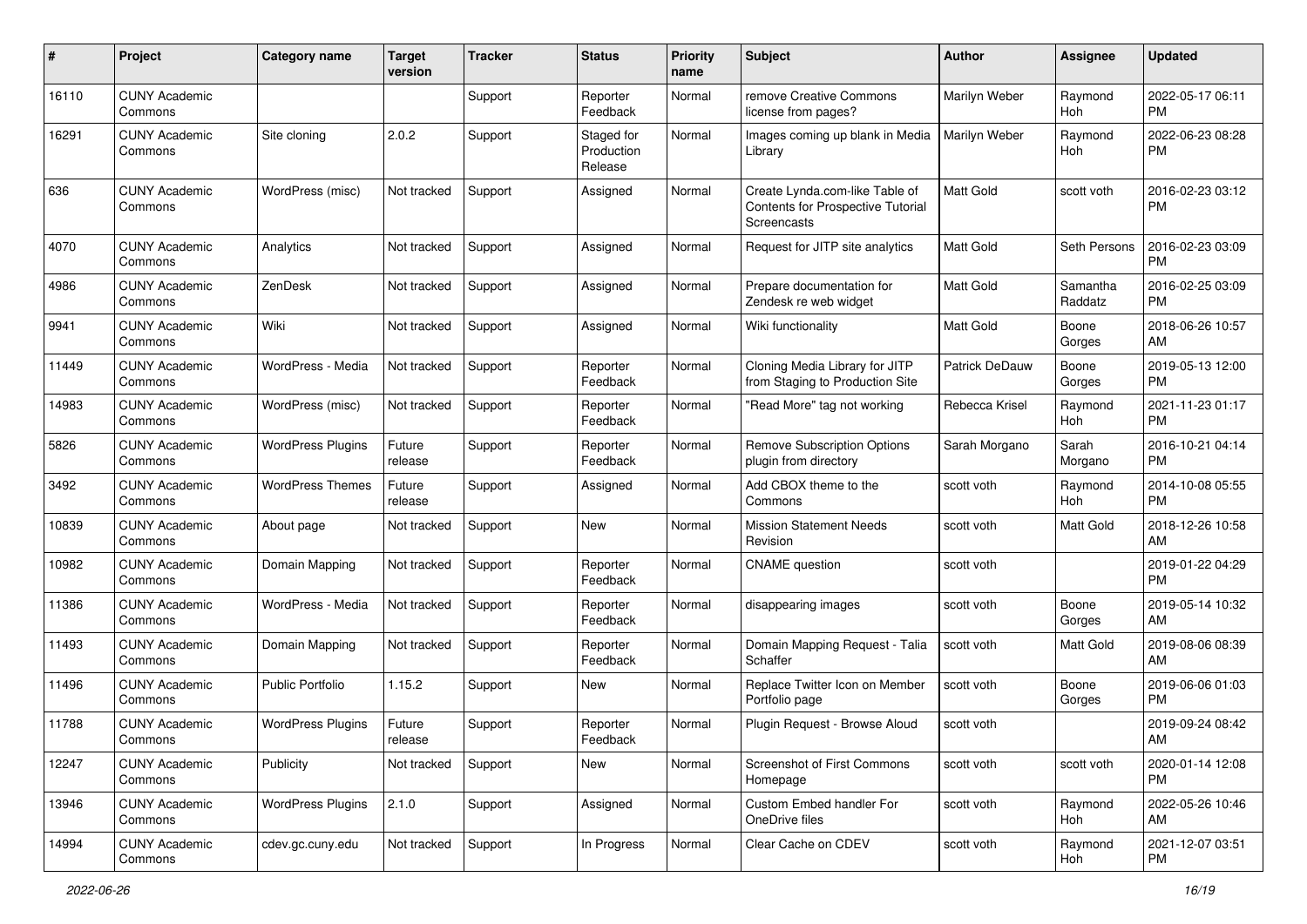| #     | <b>Project</b>                  | Category name    | <b>Target</b><br>version | <b>Tracker</b> | <b>Status</b>        | <b>Priority</b><br>name | <b>Subject</b>                                                         | Author           | Assignee              | <b>Updated</b>                |
|-------|---------------------------------|------------------|--------------------------|----------------|----------------------|-------------------------|------------------------------------------------------------------------|------------------|-----------------------|-------------------------------|
| 15767 | <b>CUNY Academic</b><br>Commons | WordPress (misc) |                          | Support        | <b>New</b>           | Normal                  | Site loading slowly                                                    | scott voth       | Boone<br>Gorges       | 2022-04-04 08:56<br><b>PM</b> |
| 11624 | <b>CUNY Academic</b><br>Commons | WordPress (misc) | Not tracked              | Support        | <b>New</b>           | Normal                  | Change pages into posts or swap<br>database for a Commons site?        | Stephen Klein    | Raymond<br>Hoh        | 2019-07-09 11:04<br>AM        |
| 2666  | <b>CUNY Academic</b><br>Commons | About page       | Not tracked              | Documentation  | Assigned             | Normal                  | <b>Update About Text</b>                                               | Chris Stein      | Luke Waltzer          | 2016-03-04 11:19<br>AM        |
| 3565  | <b>CUNY Academic</b><br>Commons | My Commons       | Not tracked              | Documentation  | <b>New</b>           | Normal                  | Load Newest inconsistencies                                            | Chris Stein      | scott voth            | 2015-11-09 01:16<br>PM        |
| 3524  | <b>CUNY Academic</b><br>Commons | Documentation    | Not tracked              | Documentation  | Assigned             | Normal                  | Post describing all you can do<br>when starting up a new<br>blog/group | Matt Gold        | scott voth            | 2014-10-04 12:56<br>РM        |
| 8666  | <b>CUNY Academic</b><br>Commons | Teaching         | Not tracked              | Documentation  | Assigned             | Normal                  | Create Teaching on the<br>Commons Resource Page                        | Matt Gold        | Laurie Hurson         | 2019-09-23 03:16<br>PM        |
| 12392 | <b>CUNY Academic</b><br>Commons | Help/Codex       | Not tracked              | Documentation  | <b>New</b>           | Normal                  | <b>Updates to Common Commons</b><br>Questions on Help Page             | scott voth       | Margaret<br>Galvan    | 2020-02-11 10:53<br>AM        |
| 3369  | <b>CUNY Academic</b><br>Commons | Reply By Email   | Not tracked              | Outreach       | Hold                 | Normal                  | Release reply by email to WP<br>plugin directory                       | Matt Gold        | Raymond<br><b>Hoh</b> | 2016-03-01 12:46<br><b>PM</b> |
| 9015  | <b>CUNY Academic</b><br>Commons | Groups (misc)    | Not tracked              | Outreach       | Assigned             | Normal                  | Email group admins the email<br>addresses of their groups              | Matt Gold        | Matt Gold             | 2018-01-02 09:54<br>AM        |
| 14475 | <b>CUNY Academic</b><br>Commons |                  | Not tracked              | Publicity      | <b>New</b>           | Normal                  | <b>OER Showcase Page</b>                                               | Laurie Hurson    | Laurie Hurson         | 2021-09-14 10:46<br>AM        |
| 14504 | <b>CUNY Academic</b><br>Commons |                  | Not tracked              | Publicity      | Reporter<br>Feedback | Normal                  | Adding showcases to home page<br>menu                                  | Laurie Hurson    | Boone<br>Gorges       | 2022-01-19 03:26<br><b>PM</b> |
| 2612  | <b>CUNY Academic</b><br>Commons |                  | Not tracked              | Publicity      | Assigned             | Normal                  | Pinterest site for the Commons                                         | local admin      | Sarah<br>Morgano      | 2016-03-04 11:19<br>AM        |
| 6014  | <b>CUNY Academic</b><br>Commons | Publicity        | Future<br>release        | Publicity      | Reporter<br>Feedback | Normal                  | Google search listing                                                  | Matt Gold        | Boone<br>Gorges       | 2016-09-21 03:48<br><b>PM</b> |
| 3506  | <b>CUNY Academic</b><br>Commons | Publicity        | 1.7                      | Publicity      | <b>New</b>           | Normal                  | Prepare 1.7 email messaging                                            | Micki Kaufman    | Micki<br>Kaufman      | 2014-10-01 12:36<br><b>PM</b> |
| 3509  | <b>CUNY Academic</b><br>Commons | Publicity        | 1.7                      | Publicity      | New                  | Normal                  | Create 1.7 digital signage imagery                                     | Micki Kaufman    | Marilyn<br>Weber      | 2014-10-01 12:40<br><b>PM</b> |
| 3510  | <b>CUNY Academic</b><br>Commons | Publicity        | 1.7                      | Publicity      | Assigned             | Normal                  | Post on the News Blog re: 'My<br>Commons'                              | Micki Kaufman    | Sarah<br>Morgano      | 2014-10-15 11:18<br>AM        |
| 3511  | <b>CUNY Academic</b><br>Commons | Publicity        | 1.7                      | Publicity      | Assigned             | Normal                  | Social media for 1.7                                                   | Micki Kaufman    | Sarah<br>Morgano      | 2014-10-14 03:32<br>PM        |
| 6665  | <b>CUNY Academic</b><br>Commons |                  | Not tracked              | Publicity      | New                  | Normal                  | Dead Link in 1.10 announcement<br>post                                 | Paige Dupont     | Stephen Real          | 2016-12-01 03:11<br>РM        |
| 5298  | <b>CUNY Academic</b><br>Commons |                  | Not tracked              | Publicity      | <b>New</b>           | Normal                  | Survey Pop-Up Text                                                     | Samantha Raddatz | Samantha<br>Raddatz   | 2016-03-22 12:27<br><b>PM</b> |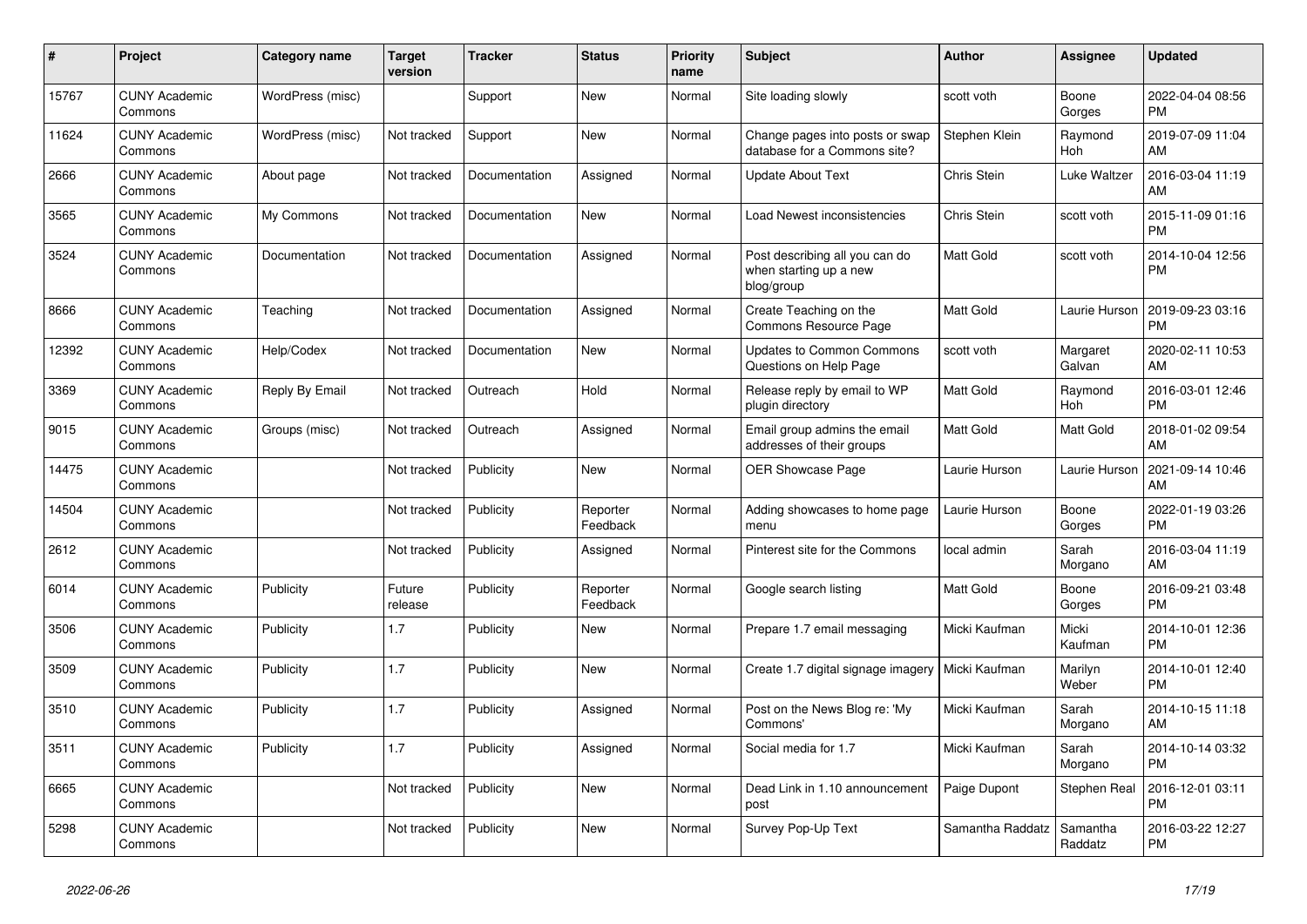| #     | Project                         | <b>Category name</b>        | <b>Target</b><br>version | <b>Tracker</b> | <b>Status</b> | <b>Priority</b><br>name | Subject                                                                              | Author                        | Assignee            | <b>Updated</b>                |
|-------|---------------------------------|-----------------------------|--------------------------|----------------|---------------|-------------------------|--------------------------------------------------------------------------------------|-------------------------------|---------------------|-------------------------------|
| 11393 | <b>CUNY Academic</b><br>Commons |                             | Not tracked              | Publicity      | New           | Normal                  | After 1.15 release, ceate a hero<br>slide and post about adding a site<br>to a group | scott voth                    | Patrick<br>Sweeney  | 2019-05-14 10:32<br>ΑM        |
| 10580 | <b>CUNY Academic</b><br>Commons | Information<br>Architecture | Future<br>release        | Design/UX      | <b>New</b>    | Normal                  | Primary nav item review                                                              | <b>Boone Gorges</b>           | Sara Cannon         | 2021-11-19 12:37<br><b>PM</b> |
| 860   | <b>CUNY Academic</b><br>Commons | Design                      | Future<br>release        | Design/UX      | Assigned      | Normal                  | <b>Standardize Button Treatment</b><br>Across the Commons                            | Chris Stein                   | Chris Stein         | 2014-05-01 09:45<br>AM        |
| 3059  | CUNY Academic<br>Commons        | Group Forums                | Future<br>release        | Design/UX      | New           | Normal                  | Forum Post Permissable Content<br><b>Explanatory Text</b>                            | Chris Stein                   | Chris Stein         | 2015-04-02 11:27<br>AM        |
| 15210 | <b>CUNY Academic</b><br>Commons | Analytics                   | Not tracked              | Design/UX      | <b>New</b>    | Normal                  | Google Analytics improvements                                                        | Colin McDonald                | Boone<br>Gorges     | 2022-05-24 10:47<br>AM        |
| 11843 | <b>CUNY Academic</b><br>Commons | WordPress (misc)            | Future<br>release        | Design/UX      | <b>New</b>    | Normal                  | Tweaking the Gutenberg Editor<br>Interface                                           | Laurie Hurson                 |                     | 2022-04-26 12:00<br><b>PM</b> |
| 6392  | <b>CUNY Academic</b><br>Commons | Group Forums                | Future<br>release        | Design/UX      | Assigned      | Low                     | Composition/Preview Panes in<br>Forum Posts                                          | Luke Waltzer                  | Paige Dupont        | 2016-10-21 04:26<br><b>PM</b> |
| 7624  | <b>CUNY Academic</b><br>Commons | BuddyPress (misc)           | Future<br>release        | Design/UX      | New           | Normal                  | <b>BP</b> Notifications                                                              | Luke Waltzer                  | Paige Dupont        | 2017-02-08 10:43<br><b>PM</b> |
| 3577  | <b>CUNY Academic</b><br>Commons | My Commons                  | Future<br>release        | Design/UX      | Assigned      | Normal                  | Replies to items in My Commons                                                       | <b>Matt Gold</b>              | Raymond<br>Hoh      | 2015-04-09 05:19<br><b>PM</b> |
| 4027  | <b>CUNY Academic</b><br>Commons | Commons In A Box            | Not tracked              | Design/UX      | Assigned      | Normal                  | Usability review of CBOX update<br>procedures                                        | Matt Gold                     | Samantha<br>Raddatz | 2015-05-11 06:36<br><b>PM</b> |
| 4235  | <b>CUNY Academic</b><br>Commons |                             | Not tracked              | Design/UX      | Assigned      | Normal                  | Explore user experience around<br>comments on forum topics vs<br>docs                | Matt Gold                     | Samantha<br>Raddatz | 2015-07-21 10:23<br>AM        |
| 4404  | <b>CUNY Academic</b><br>Commons | <b>Public Portfolio</b>     | Future<br>release        | Design/UX      | Assigned      | Normal                  | Change color of permissions info<br>on portfolio editing interface                   | <b>Matt Gold</b>              | Samantha<br>Raddatz | 2015-08-11 05:28<br><b>PM</b> |
| 4903  | <b>CUNY Academic</b><br>Commons | Events                      | Future<br>release        | Design/UX      | Assigned      | Normal                  | Improving visual appearance of<br>event calendars                                    | <b>Matt Gold</b>              | Boone<br>Gorges     | 2016-10-13 11:51<br>AM        |
| 6298  | <b>CUNY Academic</b><br>Commons | User Experience             | Not tracked              | Design/UX      | Assigned      | Normal                  | Examine data from survey                                                             | <b>Matt Gold</b>              | Margaret<br>Galvan  | 2016-10-14 12:16<br><b>PM</b> |
| 5182  | <b>CUNY Academic</b><br>Commons | Social Paper                | Future<br>release        | Design/UX      | New           | Normal                  | "Publishing" a private paper on<br>social paper?                                     | Raffi<br>Khatchadourian       | Boone<br>Gorges     | 2016-10-13 04:12<br><b>PM</b> |
| 5183  | <b>CUNY Academic</b><br>Commons | Social Paper                | Future<br>release        | Design/UX      | New           | Normal                  | Creating a new paper when<br>viewing an existing paper                               | Raffi<br>Khatchadourian       | Samantha<br>Raddatz | 2016-02-02 12:09<br>PM        |
| 4221  | <b>CUNY Academic</b><br>Commons | Group Forums                | Future<br>release        | Design/UX      | Assigned      | Normal                  | Add 'Number of Posts' display<br>option to Forum page                                | Samantha Raddatz              | Samantha<br>Raddatz | 2015-06-26 02:21<br><b>PM</b> |
| 4222  | <b>CUNY Academic</b><br>Commons | User Experience             | Future<br>release        | Design/UX      | New           | Normal                  | Add information to 'Delete<br>Account' page                                          | Samantha Raddatz   scott voth |                     | 2015-06-26 11:35<br>AM        |
| 4225  | <b>CUNY Academic</b><br>Commons | DiRT Integration            | Future<br>release        | Design/UX      | New           | Normal                  | Add information to DIRT page (in<br>Create a Group)                                  | Samantha Raddatz   Matt Gold  |                     | 2015-06-26 03:14<br>PM        |